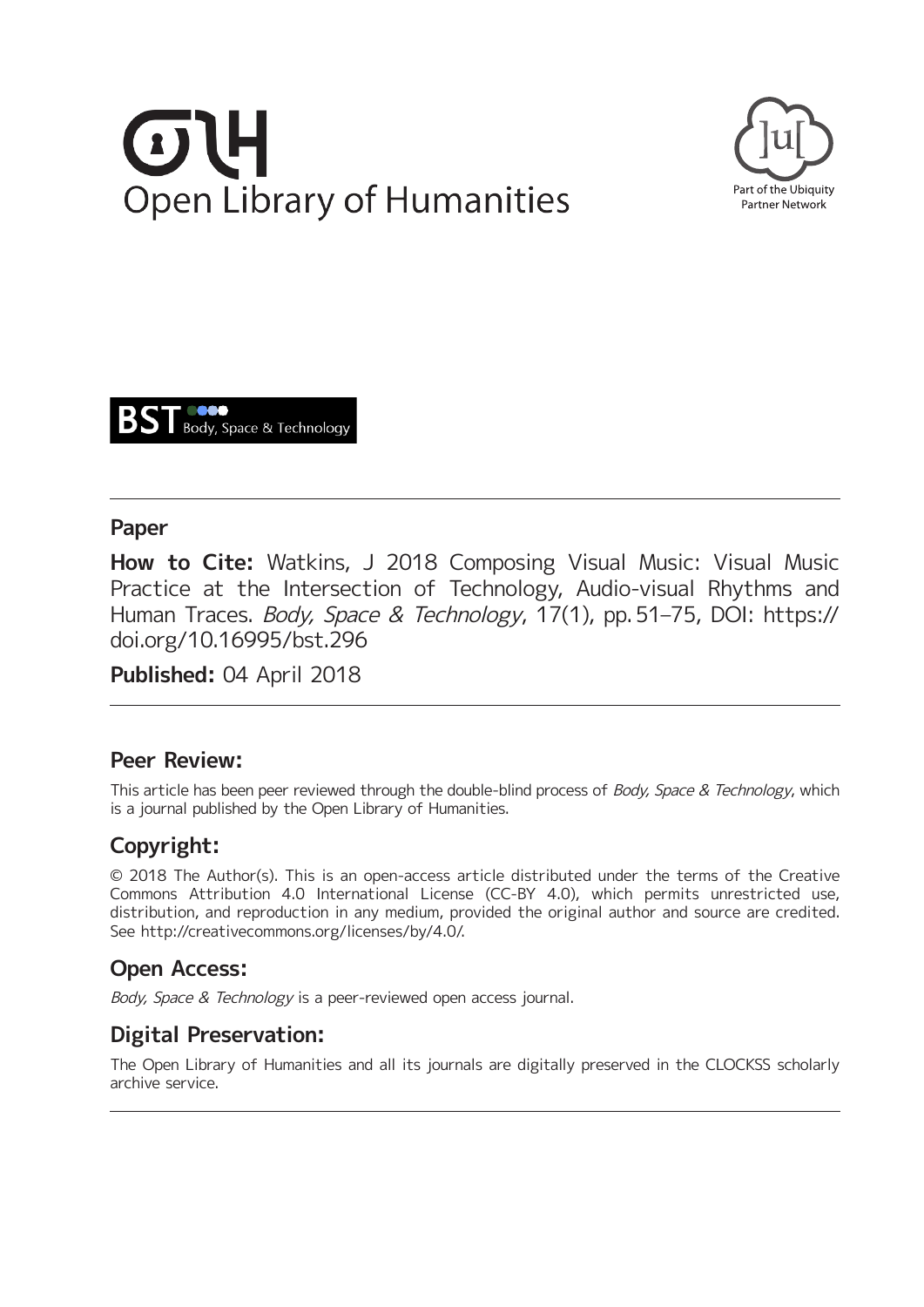

Julie Watkins, 'Composing Visual Music: Visual Music Practice at the Intersection of Technology, Audio-visual Rhythms and Human Traces' (2018) 17(1) Body, Space & Technology, DOI: <https://doi.org/10.16995/bst.296>

### **PAPER**

# Composing Visual Music: Visual Music Practice at the Intersection of Technology, Audio-visual Rhythms and Human Traces

### Julie Watkins

University of Greenwich, UK [J.Watkins@greenwich.ac.uk](mailto:J.Watkins@greenwich.ac.uk)

Creators of visual music face the challenge of retaining their own artistic impetus amidst an overwhelming choice of instruments, aesthetics, practice, techniques and technologies brought about by the impinging presence of a vast sea of data and tools. Navigating the data-driven ephemerality of artistic technology and its market-driven constraints by utilising strategies similar to composer Ron Kuivila's (1998) for getting 'under', 'over' and 'into' will be examined with the aim of elucidating methodologies for creating works that other artistic practitioners may find useful.

Leading pioneers of visual music were, of necessity, innovators of technology as well as visual musicians and artists. There is an intrinsic tension between developing new technology in order to re-imagine how music can be made visible and technological pioneers succumbing to the fascination of exploring the technology itself. Understanding aspects of perception, such as rhythm, is key to developing new technologies and processes in ways that avoid this pitfall and keep the experience of visual music central. Audio-visual synchronisation and rhythm are vital to create, in the seminal computer artist John Whitney's words: 'an art that should look like music sounds' (1980: front dust jacket).

Integrating the body, human traces and especially the human voice into visual music compositions underpins the key objective which is to create work that is non-narrative, 'abstracted animation'1 (Watkins, 2015), and yet suffused with human presence and emotion. Visual music can be perceived as overly repetitive, cold and alienating if it seems to embody a purely mechanical alignment of music to image, or if it seems disengaged from both human emotions and natural imagery.

<sup>&</sup>lt;sup>1</sup> 'Abstracted Animation' is my own term; it refers to animation that has texture, depth and expressive movement, without overtly representing concrete reality.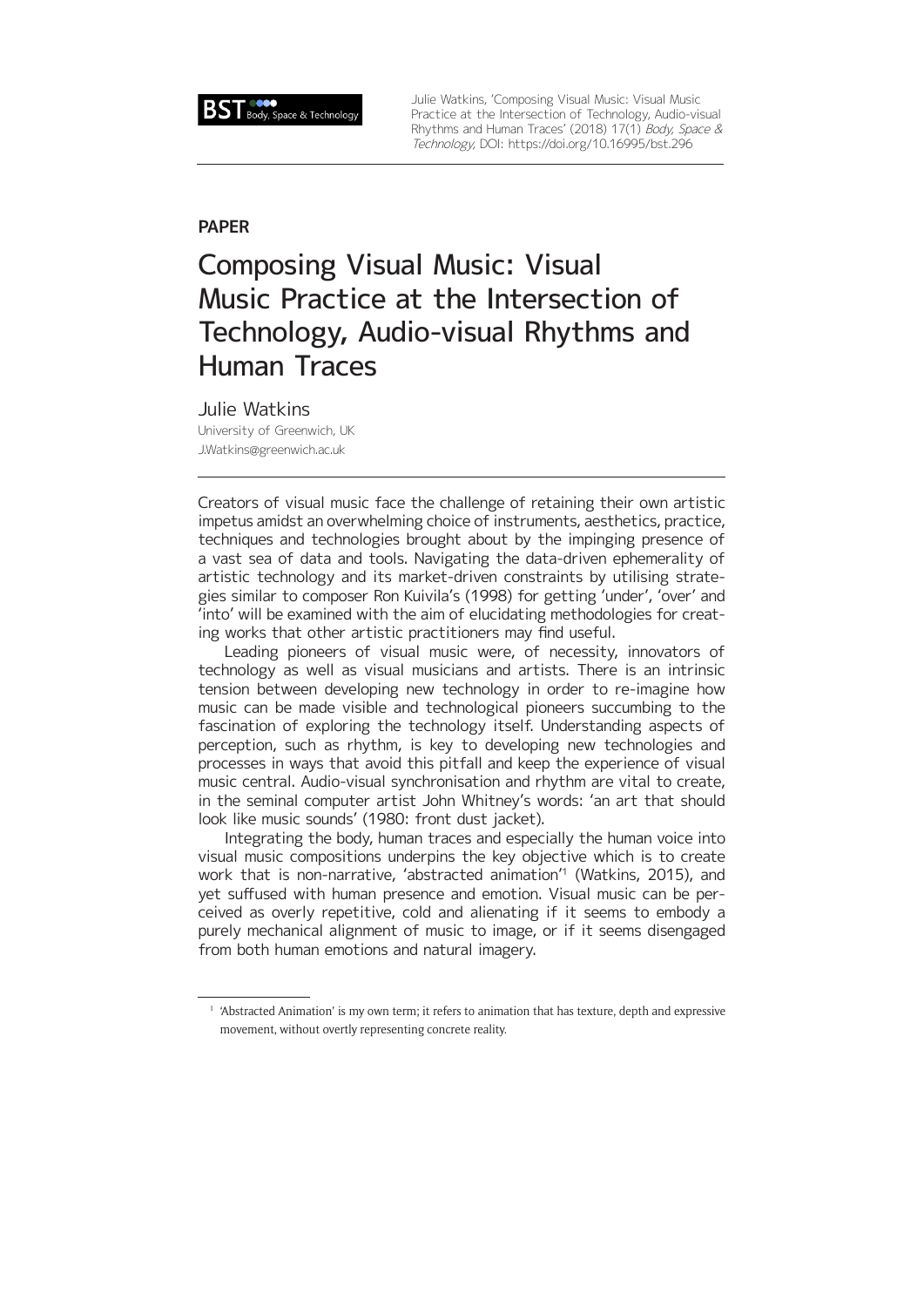This paper is part of an on-going investigation into developing methodologies for composing new abstract visual music pieces and, ultimately, parameters for a visual musical instrument.

**Keywords:** Visual music; Audio-visual perception; Ryhthm; Human-traces

### **Introduction**

As Friedmann Dahn asserts, '[visual music] should be visible music, music made visible or, to expand the term an equal and meaningful synthesis of the visible and audible, and is therefore ultimately its own art form' (Dahn in Lund & Lund, 2009: 149). Painters, artists working in light, animators, musicians and V-Js have all contributed to the long and rich history of visual music (Watkins, 2016). Within visual music the possibility of creating a synthesis of the visible and audible has been debated in terms as varied as synaesthesia and a 1:1 mapping (see **Figure 1**); new possibilities



**Figure 1:** Diagram based on Cook (2000: 99).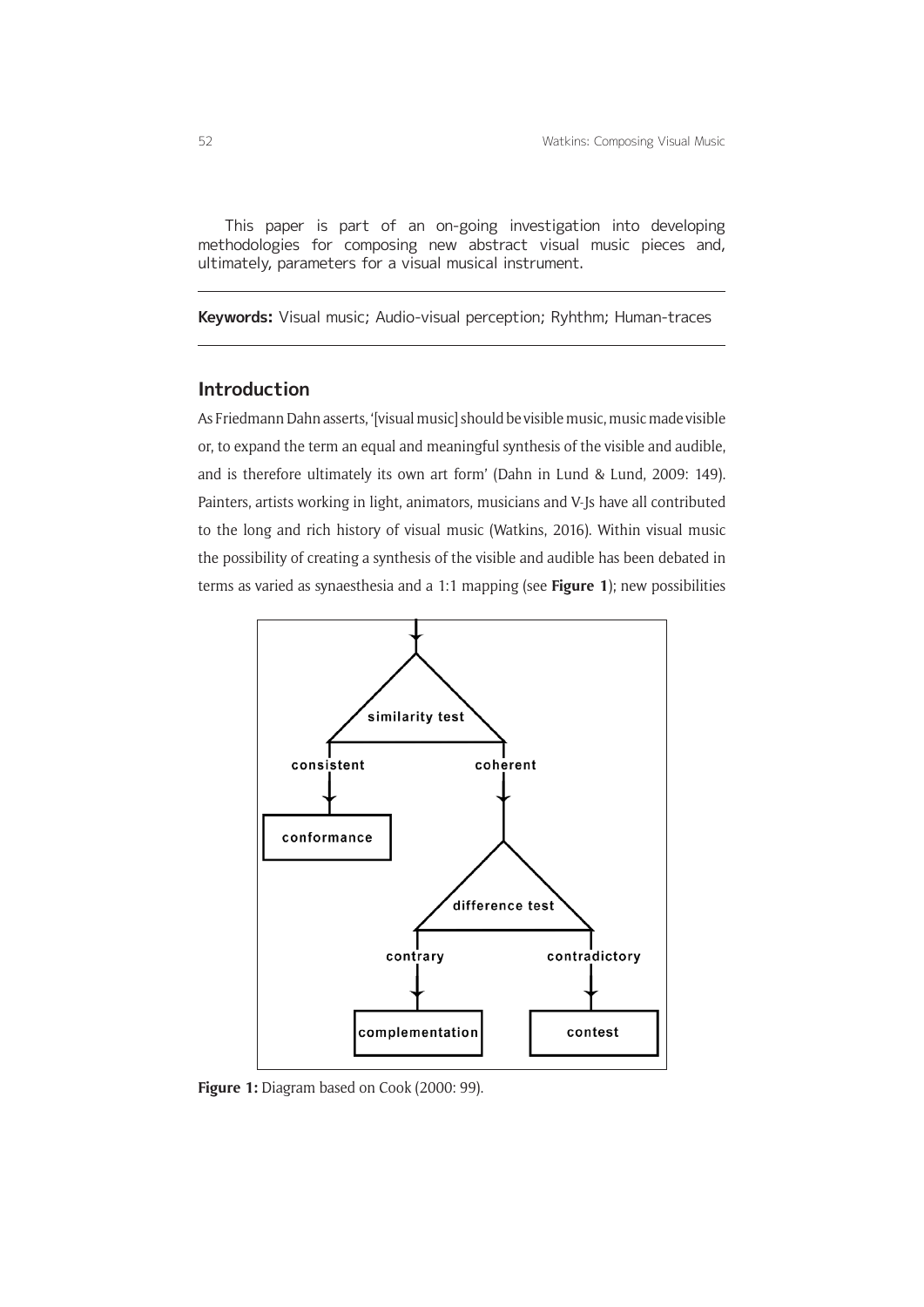afforded by current technology and new research into perception and multi-modality has given this debate new life (Gallese, 2016). Visual music will be considered in the light of: audio-visual perception, rhythm, audio-visual synchronisation, technology and human traces.

### **Perception of Sound, Visuals and Audio-visuals**

The theorist Adrian Klein (1930: 37) posited: 'somehow or other, we have got to treat light, form and movement, as *sound* has already been treated. A satisfactory unity will never be found between these expressive media until they are reduced to the same terms.' However, our physiological, cognitive and emotional responses to visuals and sound are very different. Visual musicians, exemplified by seminal artists, such as Jordan Belson, have the ambition to communicate in a similar manner to music. Belson stated:

I don't want there to be any ideas connected to my images, and if there are any there, if anybody sees any, those are entirely in the eyes of the beholder […] Actually, the films are not meant to be explained, analysed, or understood. They are more experiential, more like listening to music (Belson in Brougher et al., 2005: 148).

Listening can be immersive. When music provokes emotions the listener attends to both the music and their own reaction more closely. This is a reinforcing cycle. Generally, Grewe et al., state, this process is implicit (Grewe, Nagel, Kopiez, & Altenmüller, 2007: 313): 'Our own mind seems to react automatically to music. We sense no effort; music is re-creation, but yet it is the listener's re-creation.' Emotional responses to music are influenced by: individual hinterlands, prior experiences, expectations, memories and associations.

Hearing and sight function very differently; we process acoustic waves into a perception of sound in a completely different way to how we process electromagnetic waves into vision. 'Synaesthesia is an involuntary response in one sense, such as sight, triggered by the stimulation of another sense, such as hearing' (Watkins, 2016). Creating a meaningful synthesis of visuals and sound would be greatly simplified if we were all synesthetes and, additionally, we all experienced sound-as-colour and colour-as-sound in a similar way. Clearly this is not part of normative cognition but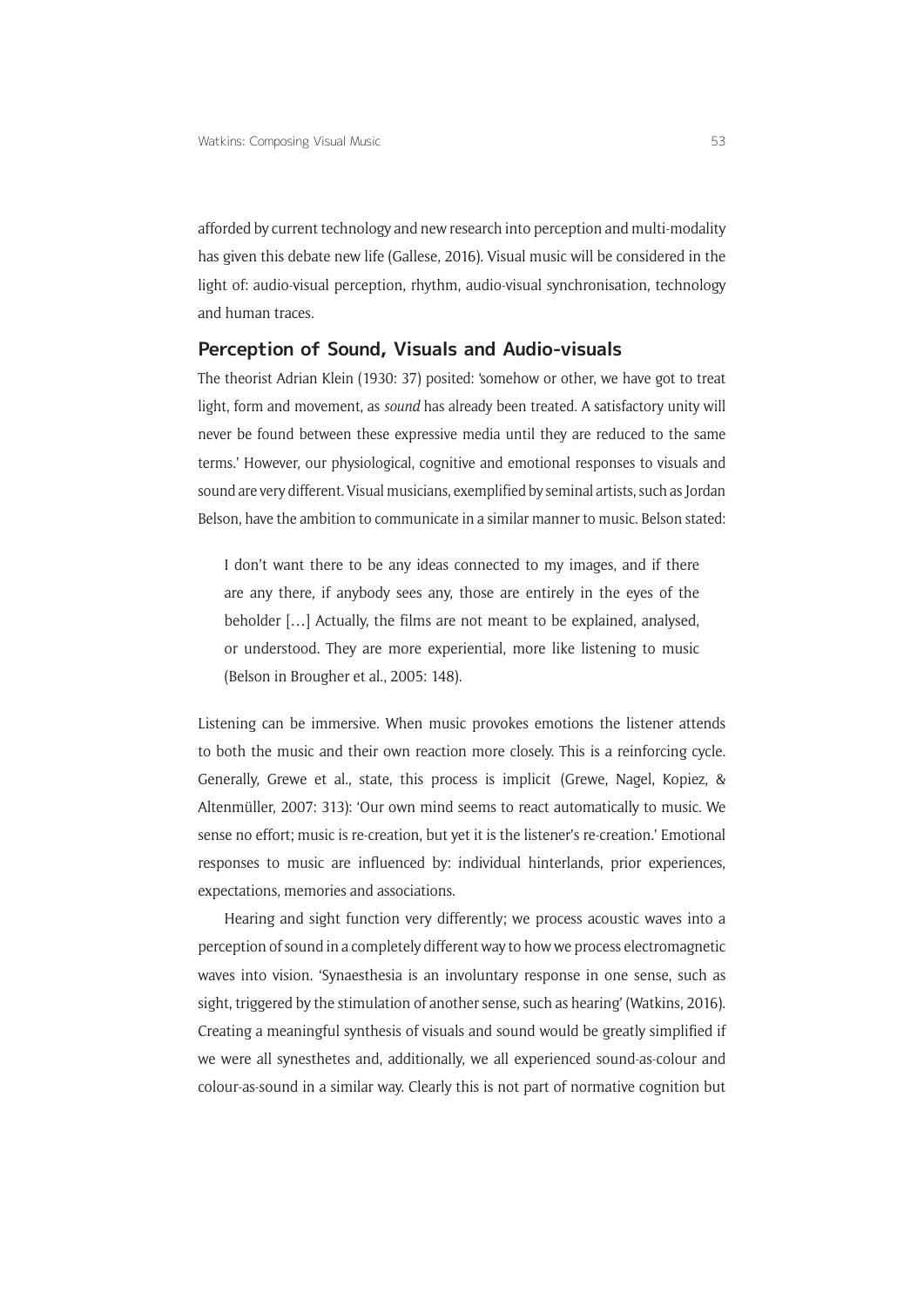the idea of synaesthesia has given impetus to visual music. I would argue that the idea of synesthesia, or pseudo-synaesthesia, is an expression of the cross-modal integration of the senses.

When viewing audio-visual works physiological, perceptual, cognitive and emotional effects are intertwined. Audio-visual pieces have a different effect from audio or visual pieces alone, as the seminal American editor Walter Murch points out: 'We never see the same thing when we also hear; we don't hear the same thing when we see as well' (Chion, Gorbman, & Murch, 1994: xxii). Audio greatly affects what we see, it changes our understanding of what we see and how what we see resonates emotionally. We watch audio-visual works and appreciate their sound, for the most part, visually.

Rudolf Arnheim, the German-born perceptual psychologist and visual theorist suggests: 'the ear is the tool of reasoning; it is best suited to receive material that has been given shape by man already – whereas seeing is a direct experience, the gathering of sensory raw material' (2007: 195). Experientially I find 'shaped' audio much easier to listen to. However, as French theorist Michel Chion observes 'sound more than image has the ability to saturate and short-circuit our perception' (Chion et al., 1994: 33). Sound generally has more of a direct physiological effect than vision, for example film viewers' breathing can be changed by the breathing noises on the sound track of a film. The direct effect of sound may be due to how sound is experienced; sound is in the air, surrounding viewers. In contrast screen-based images are localised to the screen. The audience will remember the images more readily and understand the images more rapidly if the sounds support the images, see the British musicologist Nicholas Cook (see **Figure 1**); this enables a faster and deeper immersion in the work.

As Chion (1994) argues the immersive effect of audio-visuals is not due to synesthesia but is trans-sensorial in nature. Some perceptions are unique to eye or ear, for example, whereas colour is only experienced visually, pitches and the interrelationships between pitches are only experienced auditorially. However, the majority of perceptions, including perception of rhythm, texture, and material affect both senses. Forms such as music, radio and silent film are less sensorially complete than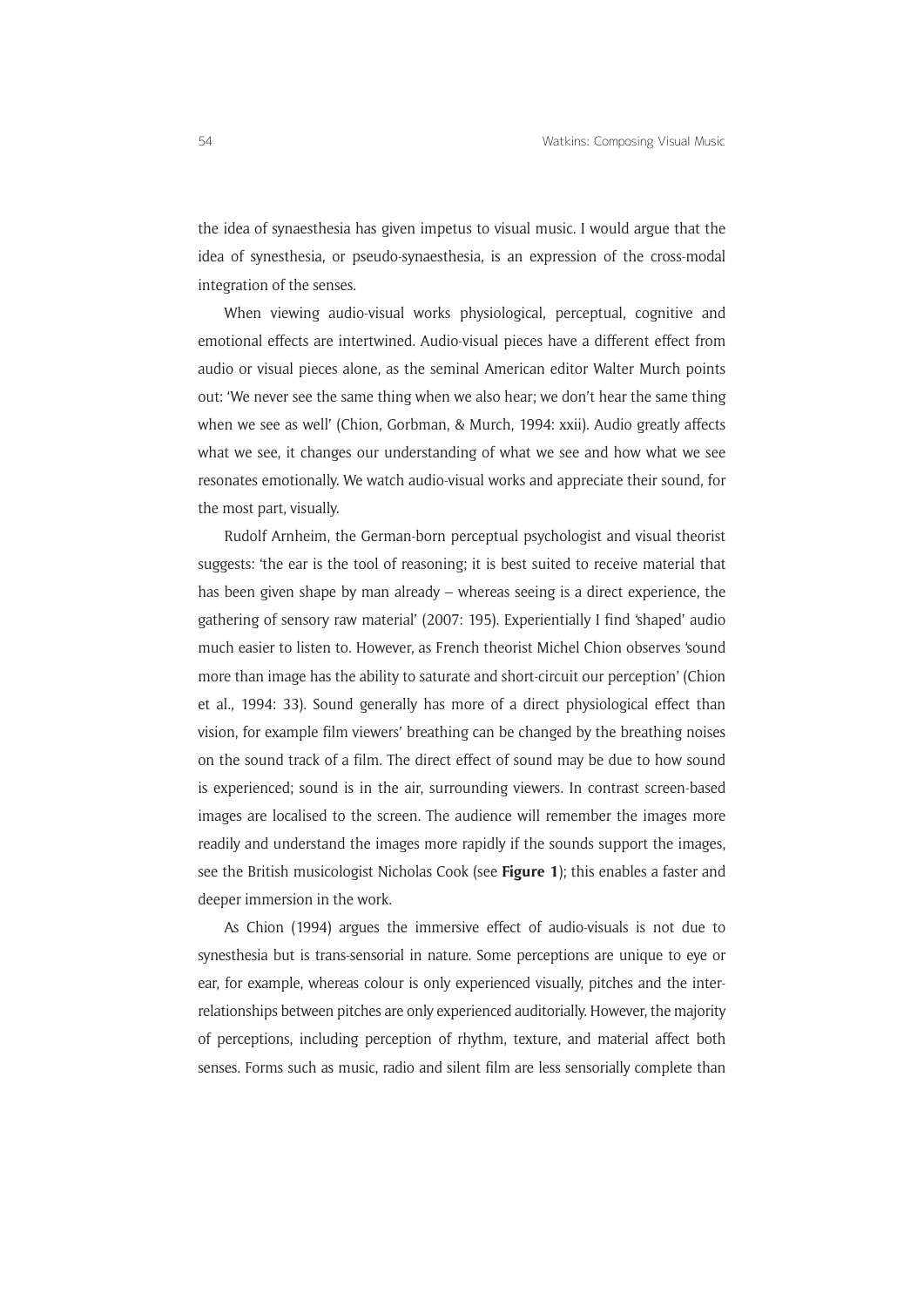audio-visuals and so allow the audience to engage their imaginations to fill the sensory gaps. The equivalent mode of engaging the audience in an audio-visual work is the metaphoric use of sound, i.e. reassociating less expected sounds with images to enrich their relationship by adding a measure of ambiguity. As Murch argues:

The metaphoric use of sound is one of the most fruitful, flexible, and inexpensive means: by choosing carefully what to eliminate, and then reassociating different sounds that seem at first hearing to be somewhat at odds with the accompanying image, the filmmaker can open up a perceptual vacuum into which the mind of the audience must inevitably rush (Chion, 1994: xx).

To make this metaphoric use of sound possible the viewer must accept that, as Chion defines his 'audio-visual contract*'* (1994: 222): 'the elements of sound and image to be participating in one and the same entity or world'. Though a limited use of acousmatic sounds will not break audience immersion, viewers generally expect to see the causes of the sound in the images on screen; this is how synchronisation and synthesis, in Chion's terms 'synchresis', occurs and the images gain 'added value', added emotion or information, from sound. Clearly this is predicated on the viewer being able to bridge the gap between the 'reassociated' sounds and images. This leads to an examination of the relationship between similarity and difference that is at the core of audio-visual media. Nicholas Cook analyses the relationship of vision and audio in this way: 'The pre-condition of metaphor – and if I am right, of crossmedia interaction – is what I shall call an enabling similarity…Rather than simply representing or reproducing an existing meaning, it participates in the creation of a new one' (2000: 70). What this means is that the images and audio are not so similar as to be redundant nor so different as to be contradictory and in contest with each other; rather the images and audio dynamically complement each other and thus a new meaning is constructed (see **Figure 1**).

In non-representative work, such as 'abstracted animation' the role of rhythm is crucial in determining whether the result of the difference test is 'contrary' or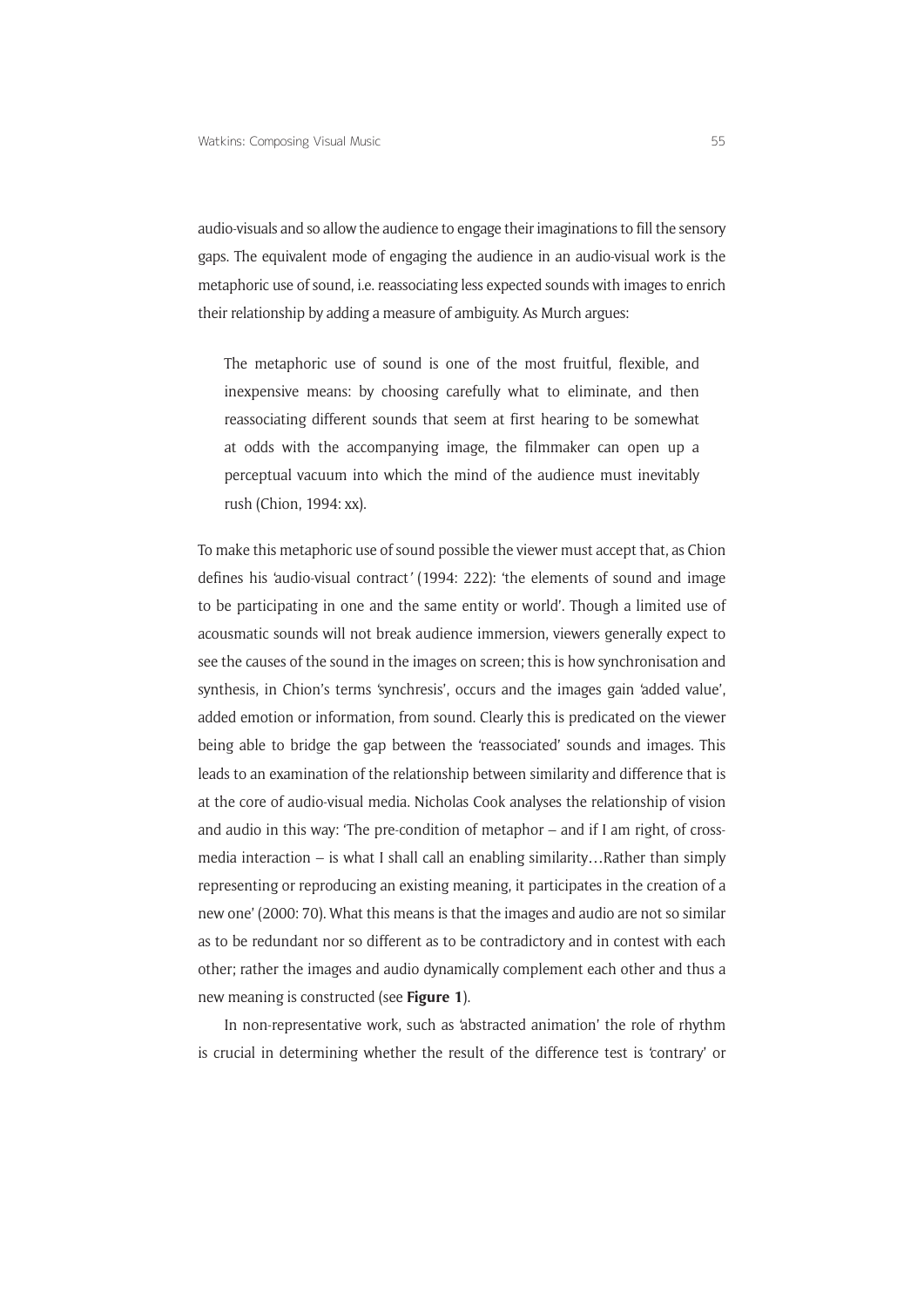'contradictory'. Completely arrhythmic, asynchronous audio-visuals are likely to be 'contradictory' and in contest with each other.

### **Rhythm and Audio-Visual Synchronisation**

Rhythm is a vital component in creating a meaningful synthesis of vision and audio. The visual music instrument designer and composer Fred Collopy concludes that:

Rhythm has played a particularly important role in the thinking of painters who have been interested in the relationship of music to their work. There is a rhythmic element to each of the three dimensions. The changing of colors is rhythmic, the ways in which forms are arranged (even in static images) is often described in terms of rhythm, and movement in time is inherently rhythmic. This suggests that rhythm constitutes a particularly rich point of entry for the design of instruments and for the development of technique for playing visuals in performance with music (2000: 360).

Perception of musical rhythm<sup>2</sup> has been extensively researched. Timing and tempo rely on the individual listener's perception and cognition: the listener organises their understanding of a rhythm. As Henkjan Honing the Dutch theorist of music cognition concludes: 'A listener does not perceive rhythm as an abstract unity, as is notated in a score, nor as a continuum in the way that physicists describe time' (2013, 380). The Flemish musicologist Mark Leman (2008) has found physiological correlations; looking at the effects of embodied phenomena, such as walking speed and heart rate on the perception of pulse and tempo. The pulse is identified by Smalley (1997) as the smallest rhythmic structure in tonal music. We have an innate skill to find a musical pulse when listening to a varying rhythm (Honing, 2012). We are particularly attuned to listening for the onset of beats, as, in evolutionary terms,

<sup>&</sup>lt;sup>2</sup> Musical rhythm consists of meter (a beat, either single or compound), rhythmical structure (shorter groups of sequential patterns of emphasised beats that are grouped into a long hierarchically based grouping of groups), tempo (the impression of speed or change of speed), and timing (nuances of when notes are played, slightly 'early' or 'late' or mechanically regular).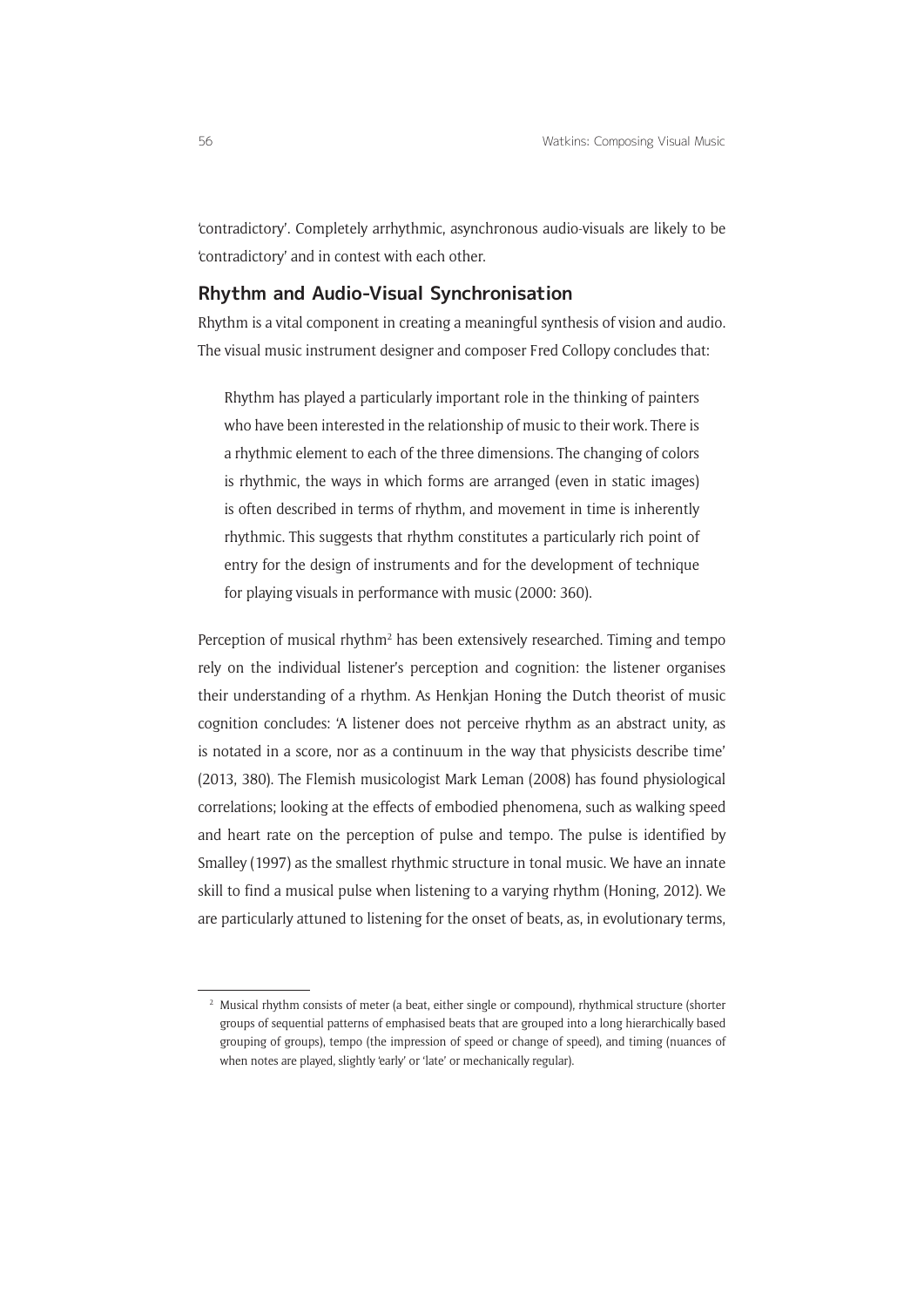prediction is a powerful tool (Huron, 2007), and so the onset, the very start of the beat, garners most attention.

Audio-visual rhythm has some similar effects. As Chion reminds us:

Rhythm is an element of film vocabulary that is neither specifically auditory nor visual…the phenomenon strikes us in some region of the brain connected to the motor functions and it is solely at this level that it is decoded as rhythm (1994: 136).

Audio-visual synchronisation relies on the coincidence of action in the image with an auditory emphasis such as a beat. Chion defines these coincidences as 'sync points', an 'audio-visually salient synchronous meeting of a sound event and a sight event' (1994: 233). Synchronous points are similar to a musical chord in that they vertically divide the audio-visual flow, shaping it and creating phrases. Moreover, each sync point emphasises a point in time and imprints an audio-visual moment more heavily in our memories.

There are different types of synchronisation. The most obvious is at the level of a pulse, an image event coinciding with a short duration audio event. An 'absolute synchronisation point<sup>'3</sup> is most impactful and the most percussive; usually the audio coincidence is the onset of an accented beat. Visual coincidences include: a flash frame or a cut, or the movement of the subject in the frame, especially at the height of the action (for example a punch making contact), or used metaphorically (for example the gun shots exactly on the beat in Edgar Wright's *Baby Driver* (2017)), or movement of the camera (whether the camera is real or virtual). I would argue that we see so much moving image constructed with 'absolute synchronisation points' that we also have statistically learned expectations that are consistently being fulfilled. This fulfilment of expectations does not become boring because we are given very different opportunities of association with the audio-visuals, there are

<sup>&</sup>lt;sup>3</sup> 'Absolute synchronisation point' is my own term; it refers to animation that starts absolutely on the onset of the first note of a musical phrase.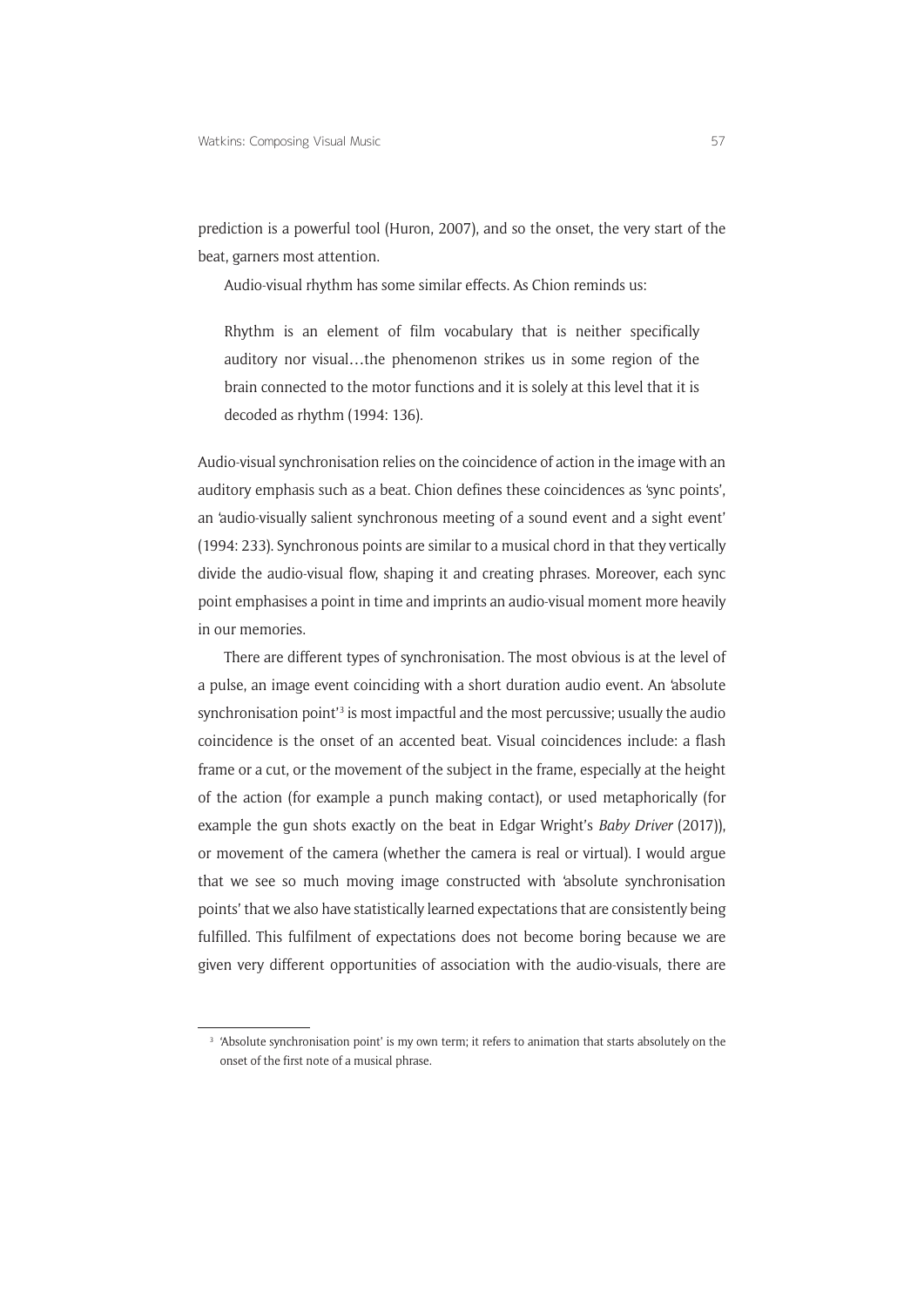endless nuances in the execution and there are many possible variations. There is a continuum of synchronised points from 'absolute' to 'metaphorical'.

The degree of realism, the stretch of 'en creux' in moments of 'synchresis' also affects our sense of audio-visual synchronicity. If the audio appears naturalistic we only pay attention to the visuals. If the audio creates, in Chion's terms, a gap, and if we can bridge the metaphor, this bridging emphasises the moment. If the gap is too wide the audio-visuals become asynchronous. Asynchronicity emphasises the distinct media within the audio-visual work; it gives a much greater recognition of audio appealing to our auditory senses and images appealing to our visual sense as the two media pull apart. As Honing (2012) argues, to a great extent synchronicity is subjective. We favour synchronicity over asynchronicity; we prefer synchronous works and we often perceive non or randomly synchronised stimuli as synchronous. For example, when turning on music and windscreen wipers in a car and feeling that the music and motion of the wipers coincide, or that raindrops running down a window coincide with randomly chosen music. We are wired for apophenia,<sup>4</sup> wired to see patterns and create connections from unconnected events. As Chion (1994: 211) asserts: 'disorder with no apparent goal is intolerable for human beings. We cannot resist giving it structure and form, a teleology, a shape and direction, even when it itself has none'.5

Listeners categorise metres and rhythmic genres from their remembered experiences (Snyder, 2000) and form expectations of both. This applies to periodic temporal structures and changing temporal structures such as a bouncing ball, or speech. Honing states: 'We actually tend to hear rhythm and timing in what one might call "clumps"' (2013: 380). Putting the beat into the hierarchy of a rhythm structure may be (statistically) learned. We favour the rhythms we know the best. As

<sup>4</sup> The psychiatrist Klaus Conrad initially coined the term 'apophany' in the 1950s, from the Greek apo [away from] and phaenein [to show] to emphasise that delusion can appear to be revelatory to schizophrenics. Over time the meaning has changed to the propensity for seeing connections between phenomena that are not related.

<sup>5</sup> Psychology is beyond the scope of this paper, but this echoes the Gestalt psychologist Max Wertheimer's assertion that the perception and interpretation of incomplete or contradictory images is always into the simplest form, the 'Law of Pragnanz' (1938: 71–88).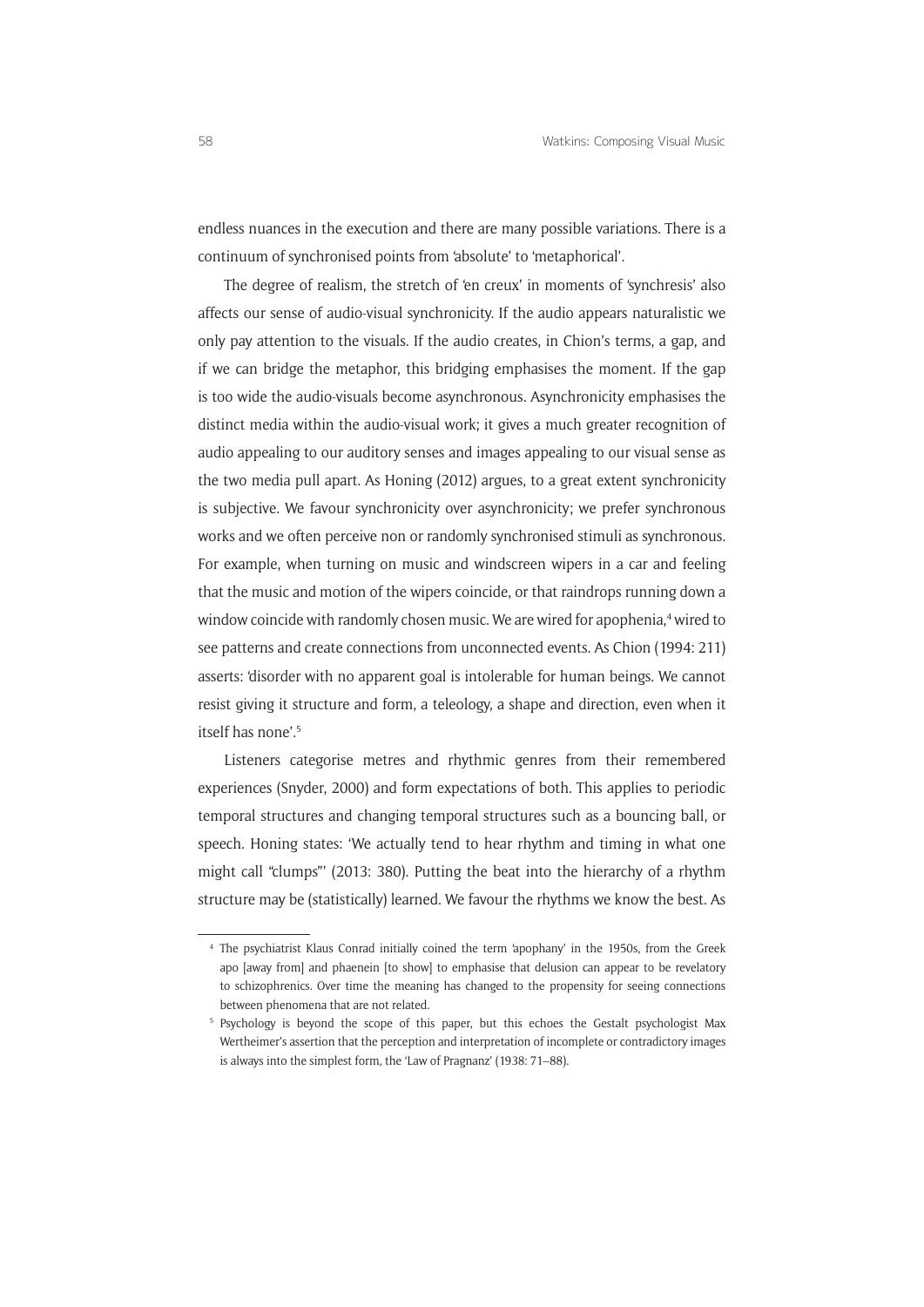argues: 'It is easier to process, code, or manipulate representations when they are mentally attached to events or objects' (Huron, 2007: 124). 'Event-related binding' (Huron's term) refers to how we unify phenomenal experiences; in vision we bind shape, colour and object recognition, in audio we bind timbre, pitch, loudness and location. Additionally we seek to lighten our cognitive task by tackling the relationship between a small number of elements, discerning neighbouring relationships (this uses less short-term memory than distant relationships), and discerning the amount of change (rather than a meta-level change in the rate of change). All these perceptual tendencies inform our appreciation of visual music.

It is possible to consider the 'purest' strand in the topology of Visual Music to be literally what you see and what you hear being one and the same, a 1:1 mapping; which the visual music artist and historian Jack Ox and the director of the Center for Visual Music, Cindy Keefer (2008) term: 'a direct translation'.

Many artists have sought absolute audio-visual synchronisation. This is in sympathy with our liking for synchronous events and 'event-related binding'. Laszlo Moholy-Nagy claimed that: 'to develop creative possibilities of the sound film the acoustic alphabet of sound writing will have to be mastered; in other words, we must learn to write acoustic sequences on the sound track without having to record real sound' (1947: 277). Seminal visual musicians, such as Norman McLaren, realised Moholy-Nagy's creative vision by producing a visual optical soundtrack in the soundtrack area of celluloid film. He used several means, including creating an optical soundtrack by photographing shapes or by manually painting or scratching individual frames. His *Synchromy* is close to a 1:1 mapping of sound and shape; he used the same shapes to create the soundtrack as to create the visuals. The piece starts by introducing each note-shape singly. He did, however, add colour variation and visual repetition, with the intention of making the visuals more interesting. The piece is engaging at the start but then the visuals become overly predictable and repetitive and the variations weaken the absolute synchronisation without adding interest. When it was made in 1971 it was a technical feat; it required creating each pitch optically and filming them in sequence on to the sound track and a great number of optical passes to achieve the multi-layered visuals. Today's digital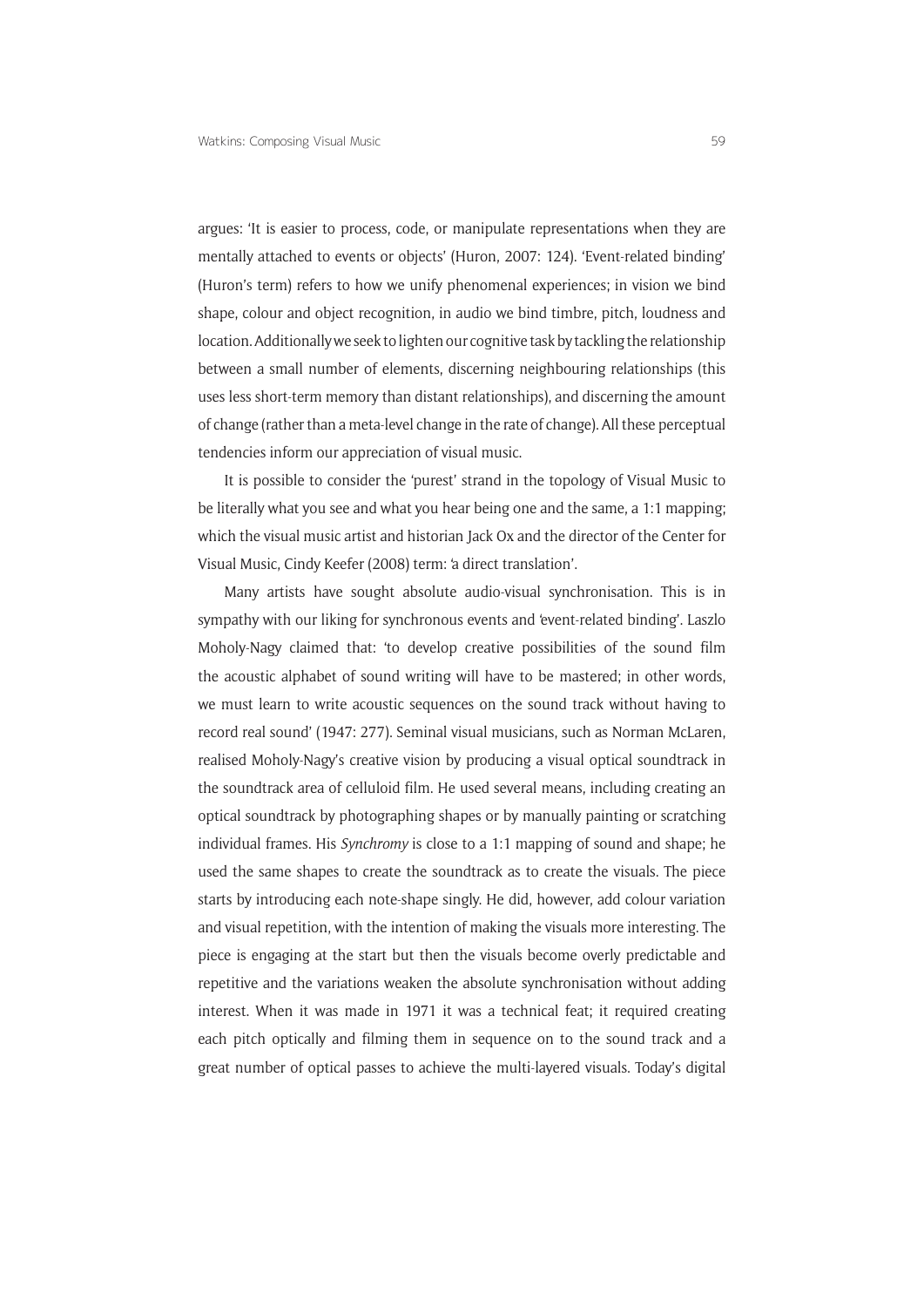processes offer much greater speed, ease and flexibility. A 1:1 mapping of data can be cold and mechanical (Watkins, 2015). At first one experiences 'pure' visual music with pleasure as the 1:1 mapping fulfills one's prediction of the relationship between music and image, but soon the very predictability of this relationship dulls the pleasure of the experience.

John Whitney did not use 1:1 mappings, but developed 'differential dynamics', i.e. linked nested, or interrelated motion paths, the result of which is that shapes are overlaid, creating harmonic visual patterns via computer algorithms.<sup>6</sup> This was a result of noting that rhythm in music and rhythm in vision are very different:

Often referred to as the drive of a piece of music, is almost automatically enhanced with metrical or cyclical consistency and repetition. Rock musicians know this-perhaps too well. On the other hand, the most difficult visual quality to compose into a composition, as every abstract filmmaker may know, is the same driving propulsive thrust with a visually rhythmic metrical cycle (1980: 69).

As technology has exponentially increased in power it has allowed composers of visual music such as Bret Battey to create much more complex patterns and more complex links between audio and vision. Composers such as Battey have achieved this by using the same algorithms to create both sound and image. Current technology, coding and processes allow much greater artistic freedom and flexibility than the original analogue, optical methods used by animators and film-makers such as McLaren and, more recently, Guy Sherwin.

*Song Serie* (see **Figure 2**), are studies of audio-visual synchronisation ranging from the 1:1 mapping of *Variation 6*, inspired by McLaren's *Synchromy*, to *Variation 5* with 'metaphorical synchronicity' (Watkins, 2015).

<sup>6</sup> In contrast Thomas Wilfred's Lumia and James Turrell's artworks eschew audio-visual synchronisation; they are mute. This increases their sense of being timeless and having open-ended (perhaps vast) scale. Light is the key character and is worked with directly.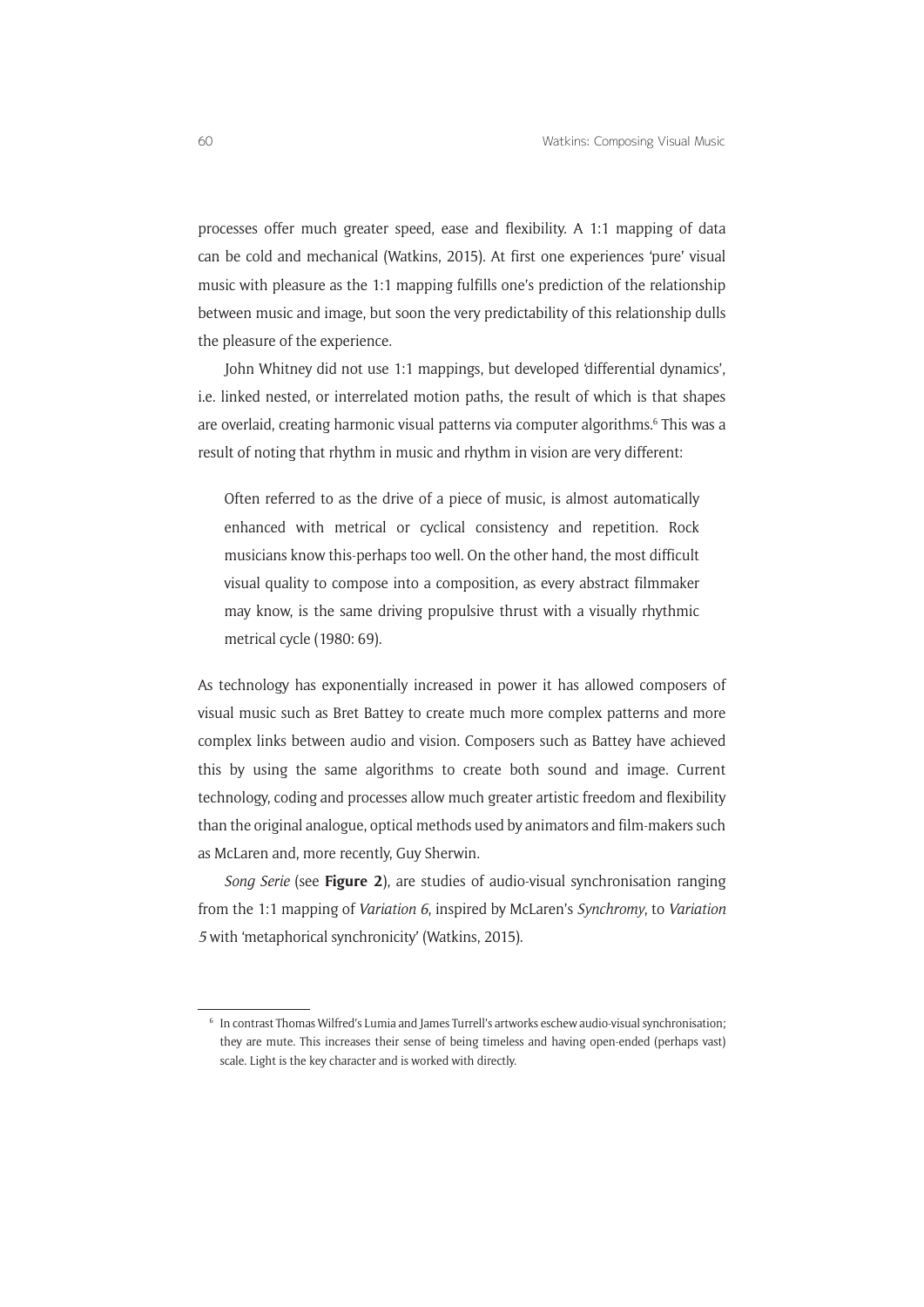

**Figure 2:** *Song Series Animacy Variations* 1 to 9. Images retrieved from [https://](https://vimeo.com/143060494) [vimeo.com/143060494.](https://vimeo.com/143060494) Copyright 2015 by Julie Watkins.

*Shadow Sounds* (see **Figure 3**); is a test of creating and composing with 'audio-image units'.7 Non-verbal vocalisations such as 'ooh' 'ah' 'eeh' and 'pah' are not mapped but visualised using an animator's skills. Thomas Wilfred's *Lumia* is an inspiration for the flowing animations. Each sound and animation is consistently used together, as one 'audio-image unit'. 'It is built from individual vocal gestures that are analogous to notes in tonal music' (Watkins, 2016). The work has 'absolute synchronisation points' but ultimately the amorphous animations needed to be more nuanced to reflect the audio shapes more clearly and so create a more meaningful synthesis between the visual and the audio.

### **A Continuum of Audio-visual Synchronisation**

There are other types of audio-visual synchronisation beyond matching audio beats, for example the widely perceived feeling that higher pitched notes with brighter tones, and lower notes with darker tones match each other better. Similarly, higher in screen correlates with higher notes, lower in screen correlates with lower notes, ascending motion matches ascending musical pitches, and descending motion

<sup>&#</sup>x27;Audio-image unit' is my own term; it refers to instances of audio and animation that always appear together synchronised in the same way, these may be combined in any number of combinations.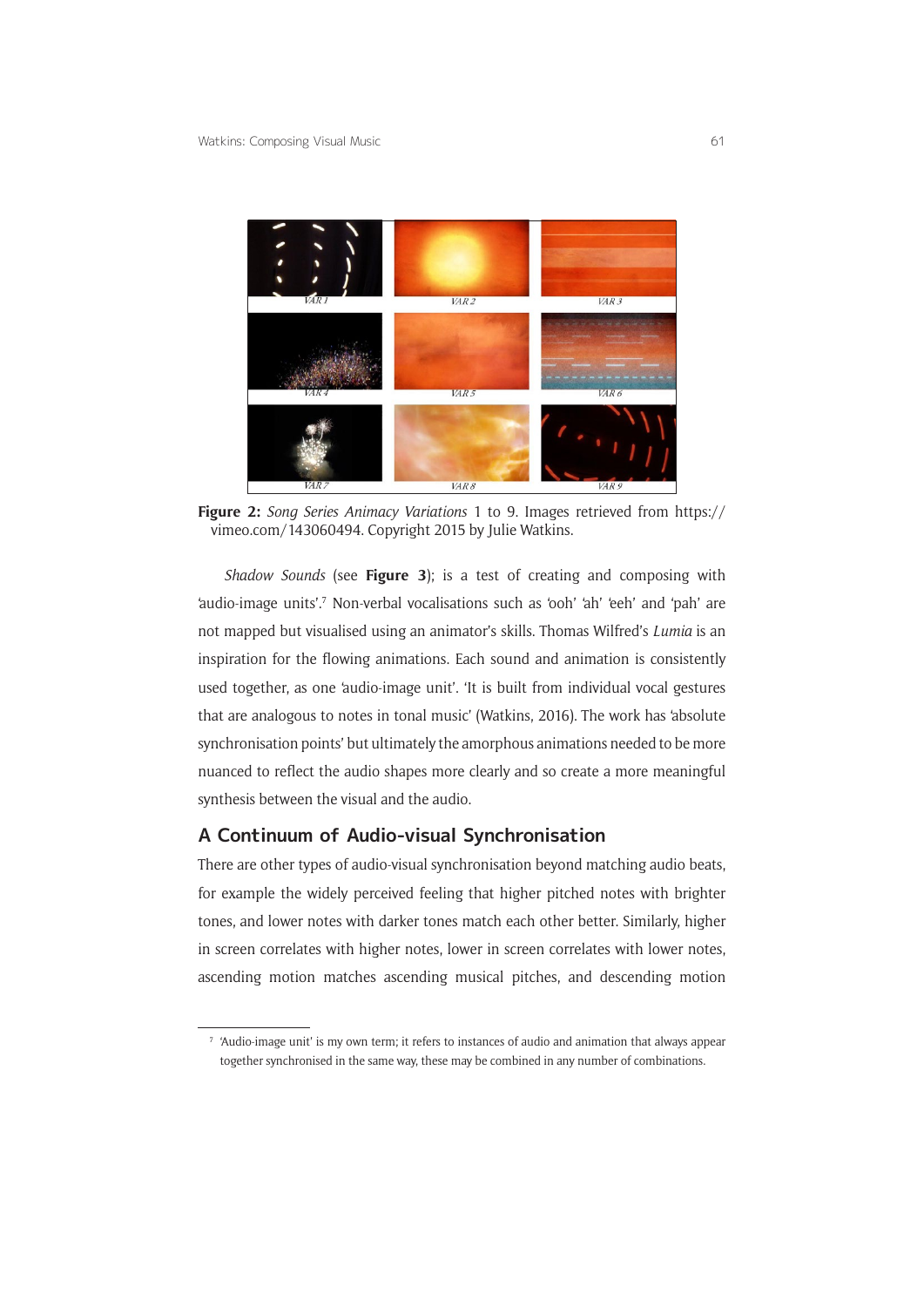

**Figure 3:** *Shadow Sounds*. Copyright 2015 by Julie Watkins.

matches descending musical pitches. The sonic artist Diego Garro (University & Garro, 2005) scrutinised audio visual mappings in Visual Music, including between bright sounds and bright colours, sound shape and geometrical shape, between how sounds evolve and motion of shapes, and more. Unsurprisingly, he found that redundancy is caused by too great a degree of correspondence. As Bret Battey and the conductor and composer Rajmil Fischman elucidate, there is a continuum of methodologies that range from artistic interpretation to a close mapping of the audio and visual; neither extremity makes a pleasing work (Kaduri, 2016). If the audio and visual elements have no mapping and remain separate the work will fail to be a coherent piece of Visual Music, but if the audio-visual mapping is too close the piece will generate uninteresting perceptual relationships and at best mediocre aesthetical relationships. Battey and Fischman recommend using both clearly recognisable local mapping and (2016: 73) 'higher order intuitive alignment' [that is underpinned by] 'emergent affective properties'. Garro (2005) also recommends using a mix of mapping methodologies.

As visual music is time-based, correlations need to be considered across a range of time from absolute simultaneous synchronisation, to events, to gestures, to phrases, to sections, to the whole work. Seminal early visual music pieces by Walter Ruttmann, Hans Richter and Oskar Fischinger seem to have been composed in this way. These findings would appear to support Rudolf Arnheim's view (2007) that audio-visuals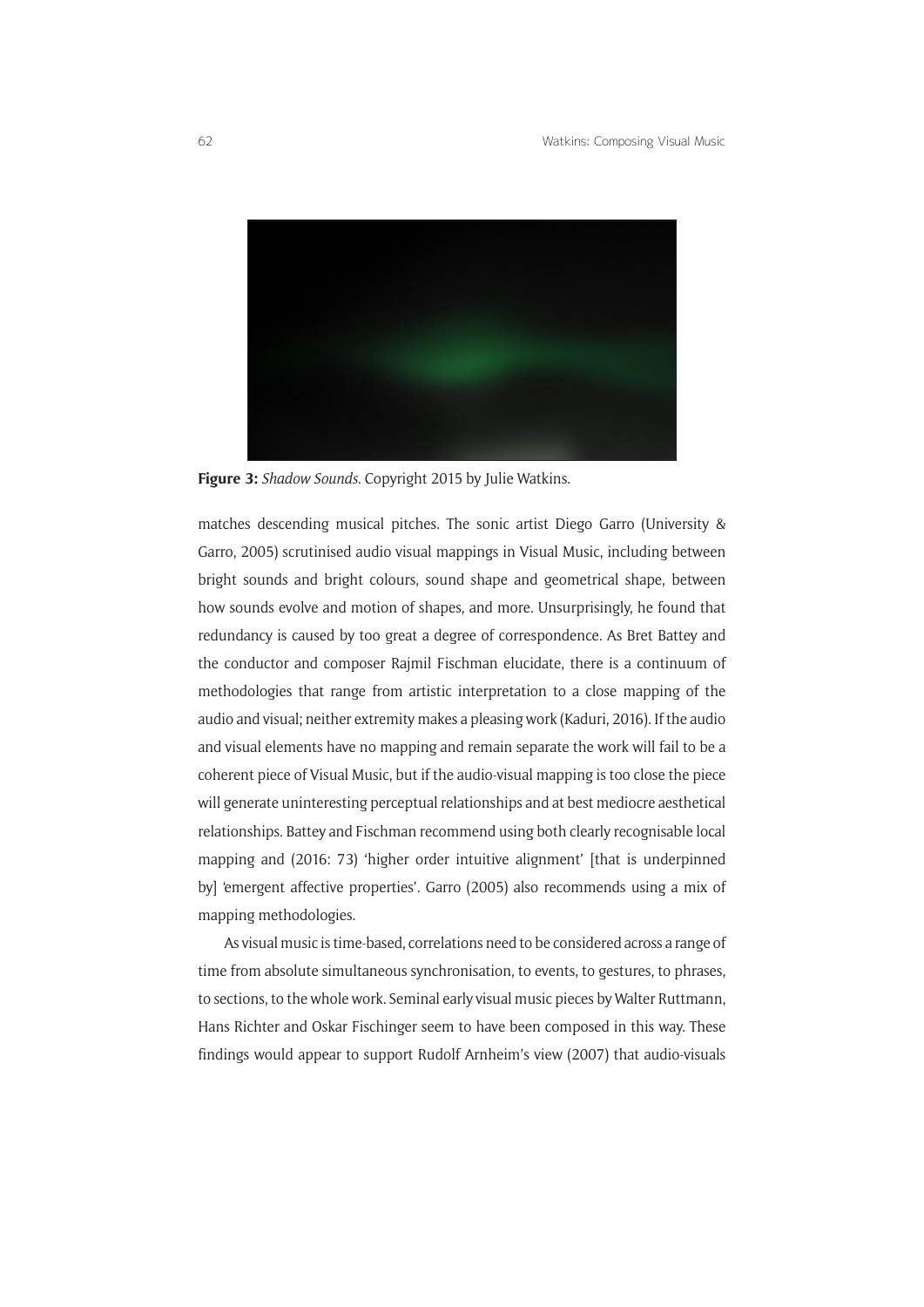are more effective when either the visuals or audio are complex, than when both visuals and audio are complex. I would argue that when both imagery and audio are complex the viewer tends to discern some occasions of local synchronisation or some phrasing, but that the patterns quickly become too complex to enjoy and the piece tends towards fragmentation or audio-visual dissonance in the mind of the audience.

My feeling and intuition for combining audio and visual elements comes from working for many years as an animator and (mainly) timing animation and live action to audio. I would argue that audio-visual synchronisation also corresponds to the motion embodied in sounds; most sound has a forward impetus, a vectorisation, which means the sound cannot be reversed without changing. The composer Denis Smalley states that sound-making gestures create, in his term, 'spectromorphological life' giving sounds a strong forward impetus (1997: 111). This is in contrast to artificial sounds, for example white noise, which can be reversed without changing; these sounds lack impetus.

I have used this research in my practice. When creating *Variation 7* for *Song Series* (see **Figure 4**), live action of fireworks was edited to the onset of sung phrases, resulting in 'absolute synchronisation points'. The sung phrases are vectorised and have a strong forward impetus. The fireworks begin as if caused by the beginning of the wordless sung phrases and are edited and speed-ramped to echo the arc of the phrases to form 'gestural animation'.<sup>8</sup> The detailed development of the fireworks is not planned to the music. Perceptually the viewer adds sync to the visual detail, demonstrating our liking for, and ability to create, synchronous events. This combination of the human voice as impetus to 'gestural animation', initiated with 'absolute synchronisation point' is key to my works creating a meaningful synthesis between the visual and the auditory.

In contrast *Reservoir* (see **Figure 5**) has a much more metaphorical audio-visual synchronisation. Many diegetic sounds were combined with impressionistic images.

<sup>8</sup> 'Gestural animation' refers to Kimon Nicolaides' notion of 'gesture': 'Gesture has no precise edges, no exact shape, no jelled form. The forms are in the act of changing. Gesture is movement in space. To be able to see gesture, you must be able to feel it in your own body' (1988: 15).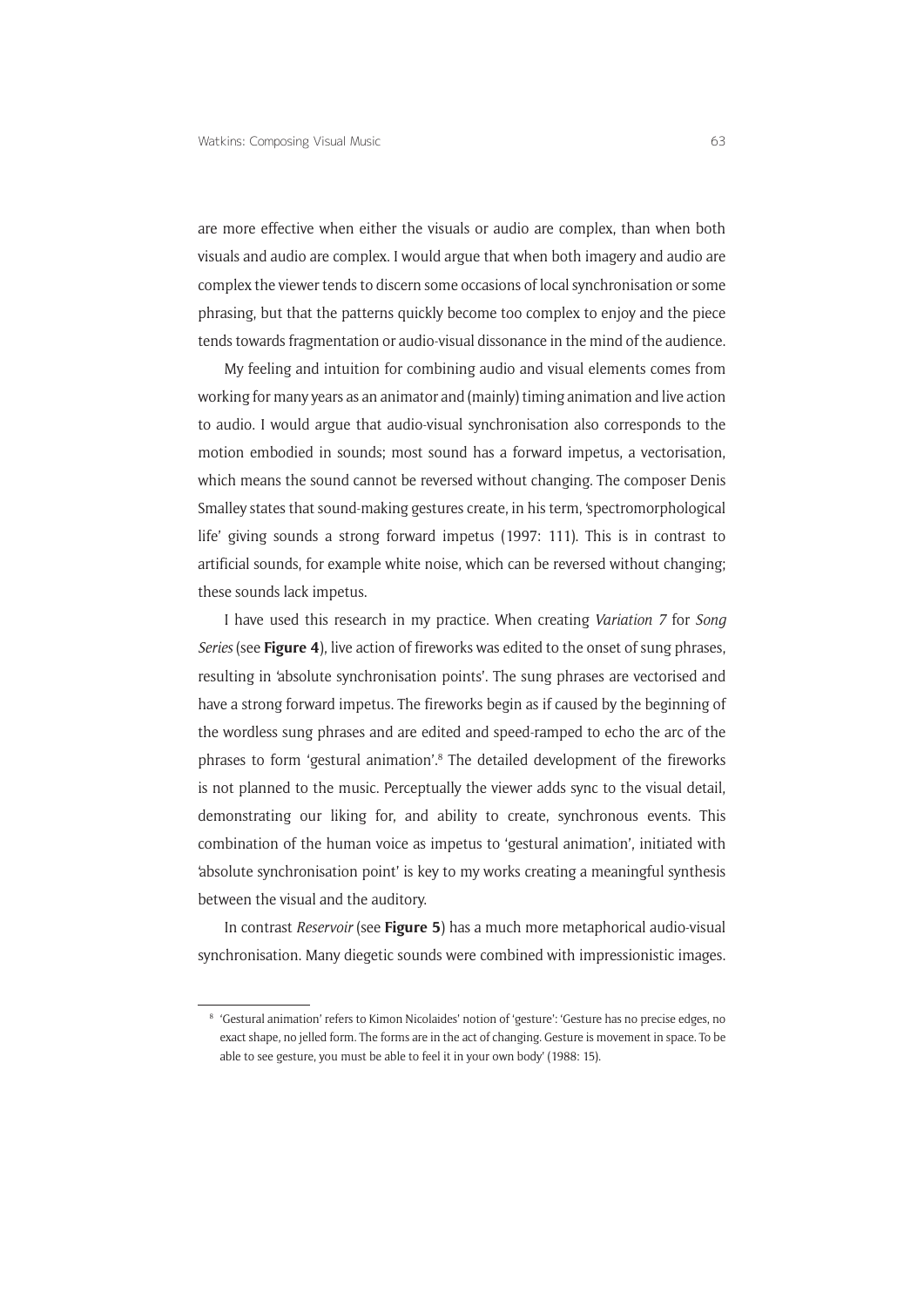The sound data for *Reservoir* was captured at the same time as the point-of-view footage, whilst circling the reservoir on foot. All the sounds are acousmatic; the viewer sees the effect of the sounds on the camera movement and not the makers of the sounds. The diegetic audio increases the sense of place and time; using these sounds in the order they were captured keeps the original acoustical geography of the circular walk intact. 'I abstracted and re-timed the imagery and created a layered time montage through re-synching visual and audio components' (Watkins, 2016). The audio events play in real-time; they are not tied to the images in the realist manner of synchronous sound but form audio-visual chords with the step-framed images, which synthesise the impressionistic visual and the diegetic audio in a meaningful way.

Audio-visual synchronisation is linked to anticipation. As Chion describes: 'the listener's anticipation of the cadence come to subtend his/her perception. Likewise, a camera movement, a sound rhythm, or a change in an actor's behaviour can put the spectator in a state of anticipation' (1994: 58). There is a tension around anticipation of audio, visual and audio-visual events; we derive pleasure from predicting events. As Huron states, in relation to music: 'Pleasantness is directly correlated with predictability' (2007: 173). But we also like some surprise.

Repeated listening changes the experience; the listener expects to hear the surprises of the first listening repeated. Huron states that 'repeated listening makes the music more predictable. Veridical memories for music hold an extraordinarily



**Figure 4:** *Song Series* – Variation 7 Image retrieved from [https://vimeo.](https://vimeo.com/143060494) [com/143060494.](https://vimeo.com/143060494) Copyright 2015 by Julie Watkins.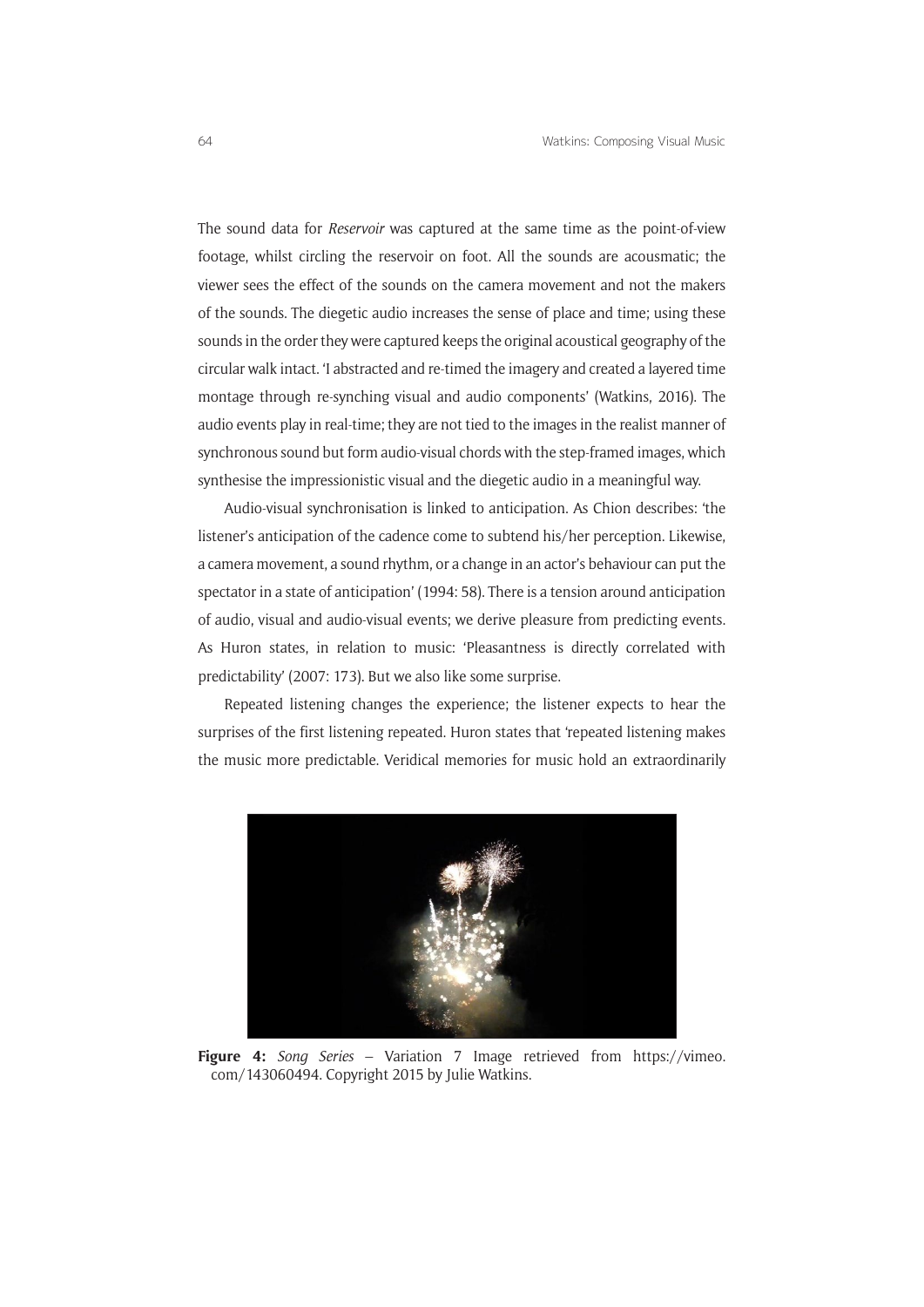

**Figure 5:** *Reservoir* Image retrieved from [https://vimeo.com/181309546.](https://vimeo.com/181309546) Copyright 2014 by Julie Watkins.

refined level of detail. Listeners are highly sensitive to the slightest changes from familiar renditions' (2007: 241). Chion (1994) argues that, because we are wired for speech, the ear processes faster than the eye, therefore, replaying a rapid image sequence will not allow the viewer to distinguish more. However, this does not take into account an animator's intensive viewing. When I am working as an animator I view sequences that I am working on numerous times, mute and with audio, in real-time and frame-by-frame. I view sequences just looking at the foreground or subject, or concentrating on the background, or just transitions, fragmenting the sequence to see the details ever more clearly. This intensive repeated viewing has a similar effect on me as the repeated listening cited above. I build an extraordinarily in-depth, detailed memory of the audio-visual piece; when it is played I anticipate every moment and if even one frame is altered it jumps out, even though the piece is playing in real-time at 25 frames per second. This ability to re-mix and review is very much a product of our digital technology.

### **Technology and Data**

Creating works using current technology and processes affords opportunities (see above) and poses potential problems and challenges. Technology is ephemeral. It can be superseded and then be unavailable or it can be ubiquitous and clichéd. New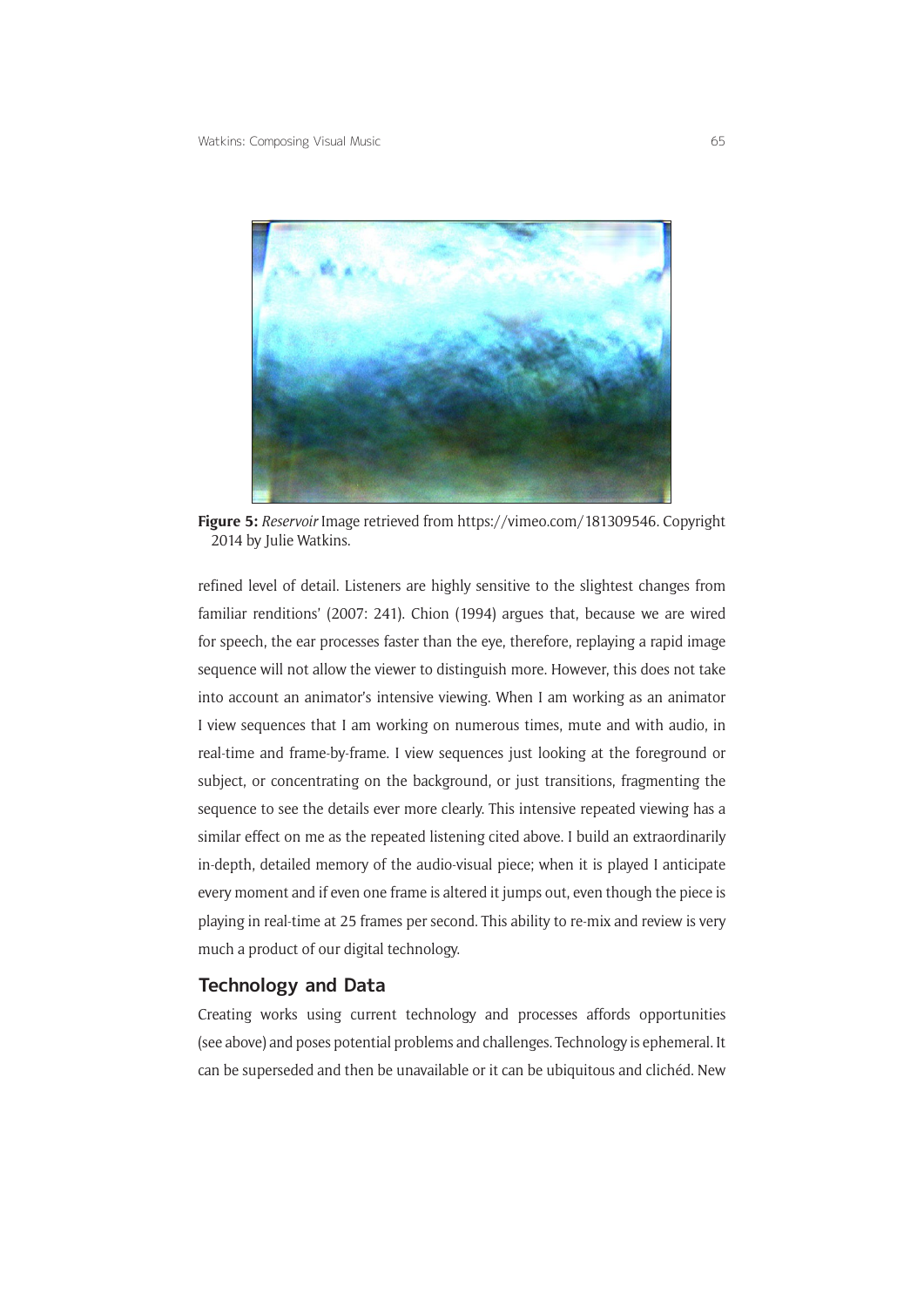technologies seem to offer new creative potential, the energy of the pioneer is felt, but when they become ubiquitous they quickly become clichéd, for example using data derived from volume to control lighting at an event; making lights brighter as the music is louder in real time. Additionally, as Professor of Digital Creativity at the University of Greenwich Gregory Sporton (2015) elucidates: technology, both hardware and software, can also be a costly trap that limits creativity, as all too often the artist seeks to create something new by pioneering new techniques but ends up illustrating the technology's affordances and constraints rather than creating a new form. Ron Kuivila advises getting 'under' technology, by working directly with physical principles; staying 'over' technology, by working with abstract principles; or by diving 'into' obsolete or banal technologies (Kuivila & Behrman, 1998: 13).

Golan Levin's Opto-Isolator, from 2007, demonstrates how an interactive artwork could stay 'under' the technology. The installation represents a human eye that reacts to being looked at. Eye movements, including blinking, that mimic psychosocial eye-contact behaviours, are triggered based solely on the physical measurements (direction, duration and blink) of the viewer's gaze. The direct correlation between the viewer's gaze and interactive response makes the technology feel transparent. In the early 1960s John Cage's *Variations V* demonstrated how performed electronic music could stay 'over' the technology; how a composer could create the parameters, the framework allowing the performer freedom to explore their own sensibilities in the moment, rather than follow a composer's instructions. This mode requires a refined sensibility but greatly expands the possibilities of composition and adaption of new technologies. Practicing music not preserving music. Computers, via algorithms, are consummate preservers of presets and samples, and of transposing data into sound and sound into image. The sensibility of the composer is either obviated or, as if in aspic, coded into an algorithm.

Another way of aiding engagement is to create a piece of music that is also an instrument. Laurie Spiegel's computer program *Music Mouse* (1985) was simultaneously a piece of music and an instrument. Eno + Chilvers' *Bloom* app (2008) is advertised as being a combination of an instrument, composition and artwork. The parameters for the visual music instrument were defined through composition: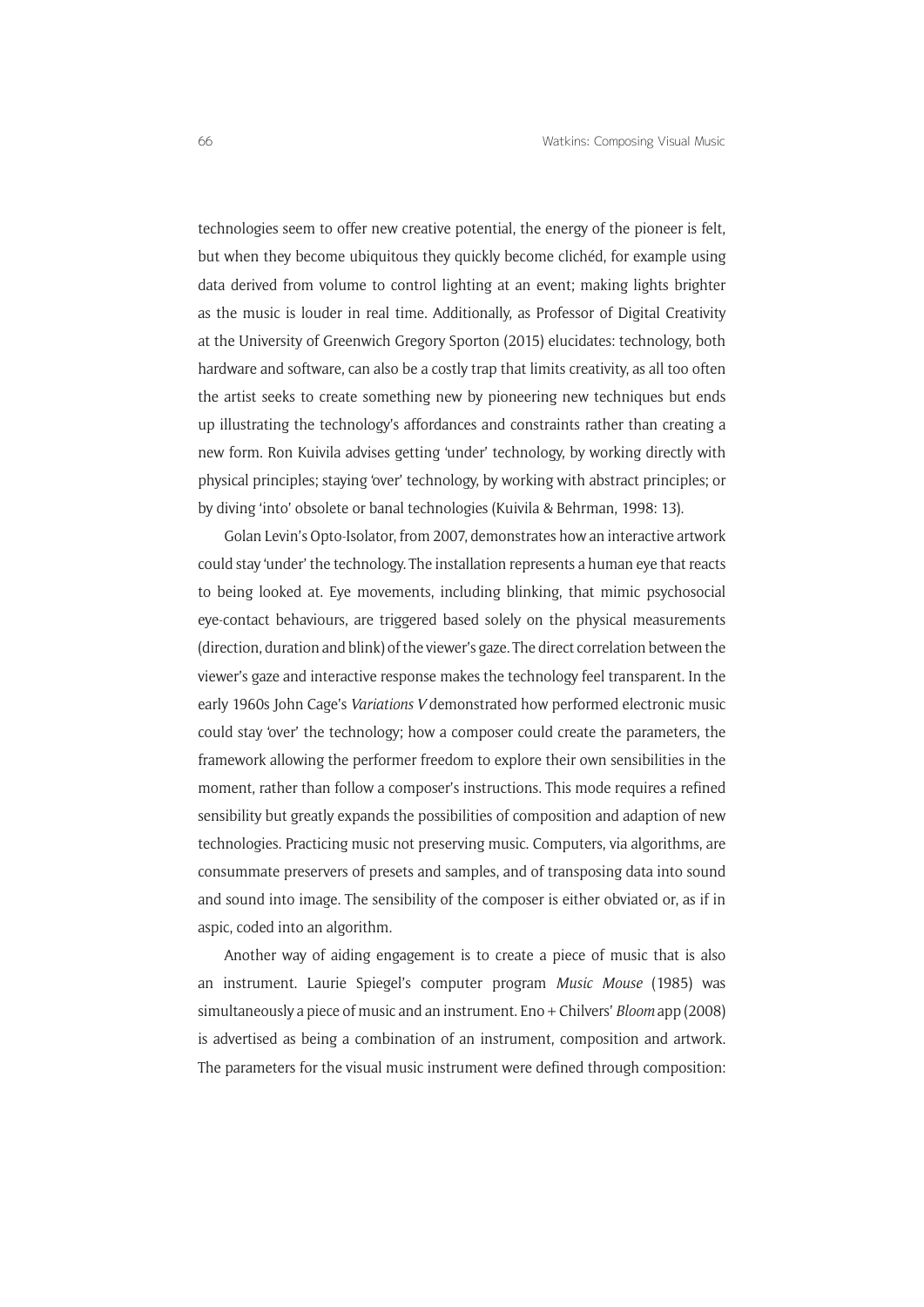by creating a composition that is also an instrument and additionally provides parameters or 'rules' for visual music composition and so stays 'over' technology. Bjork's *Biophilia* (2011) demonstrates the expanding possibilities for multiple outputs providing many levels of engagement. *Biophilia* is a multi-disciplinary, crossplatform release, encompassing an album, live shows, website, an iPad application for each track, and a film documenting the project.

Other technological influences on the work include the Mellotron (1963); a pre-synthesizer instrument used for the beginning of *Strawberry Fields* (The Beatles, 1967). It had a keyboard that played tape loops; one key played one sound. The pitch of the sound could be altered, by varying the speed at which it was played. Additionally there was control over tone and volume. The concept of linking one motion, the pressing of one key, to one sound, within a process that allows both pitch and volume to be altered fed into the design and process for Watkins' *Sky* (2017) (see **Figure 8**).

Data was used to humanise abstract animation: data from images of landscape and data of human traces. Given that the material is digital video, which lacks the tangible physicality of film, this humanising data is especially important. As Guy Sherwin, the pre-eminent British film artist, points out, when talking about the materiality and processes of celluloid film: 'For an artist materials matter, they become important' (Lumière, 2011). *Reservoir* (see above) explores the materiality of digital video, using an old format and resolution of digital image, layering it and colourising it until the image almost disintegrates.

The gathered data becomes the artistic material. To create *Horizon* (2014) (see **Figure 6**), inspired by the artist William Turner, footage and stills of a seascape at sunset, audio of the sea were captured and brushstrokes were digitally collaged to create an abstracted seascape (Watkins 2016).

Inspired by visual musicians such as Jordan Belson, the aim is for the works to be experiential. The work is as much about creating a shared experience, as it is about self-expression. To this end the gathered data was formed into 'abstracted animation', to lose any association of a specific real landscape and evoke a more meditative experience in which motion is the most important visual element. This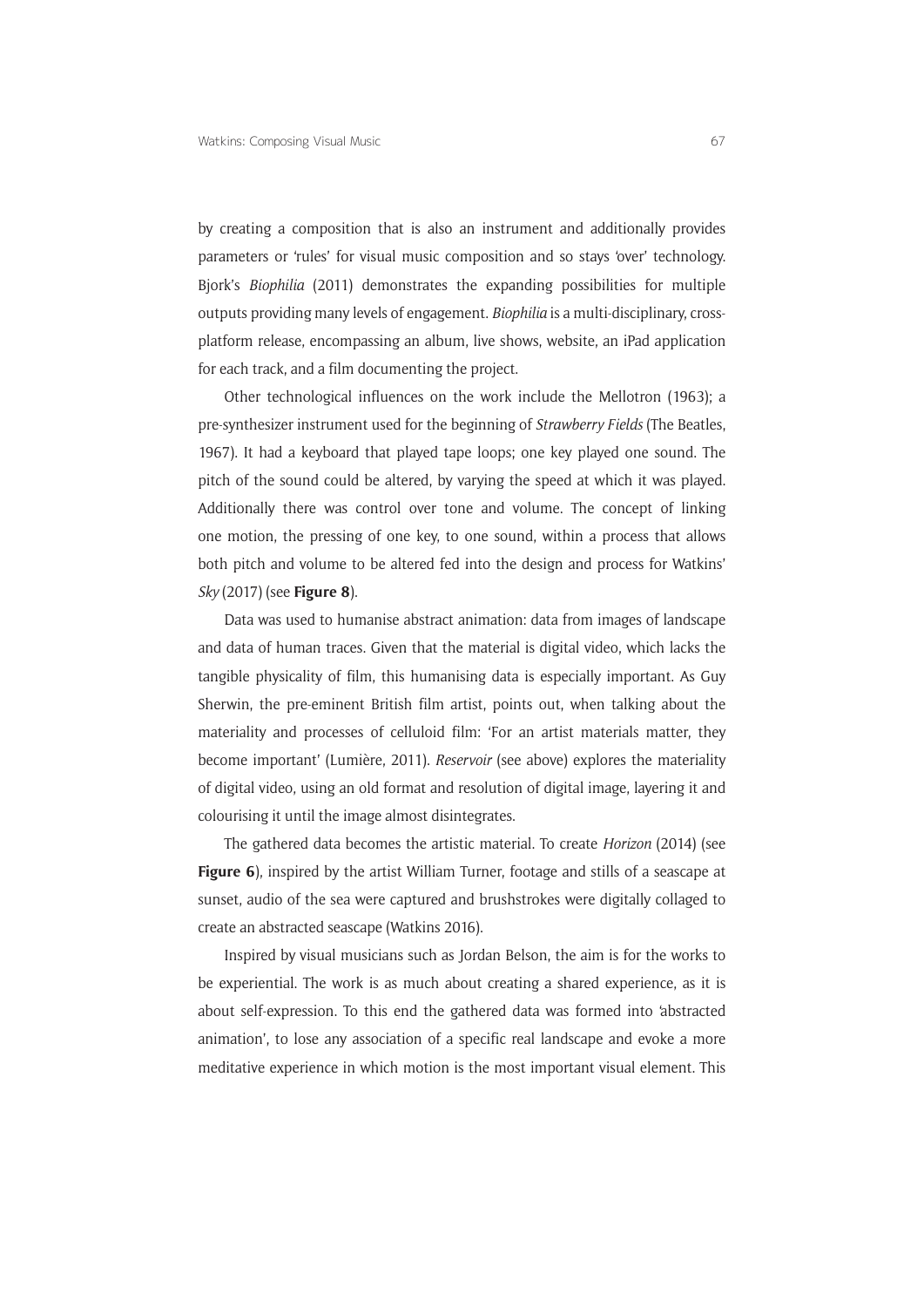is supported by the canon of visual music. The great Lumia artist Thomas Wilfred (1947) identified form and motion as the two most important elements in his work. 'Abstracted animation', also embodies Malcolm Le Grice's philosophical concept of the resulting work allowing elements to be: '"raw material" available for "retrieval" in ways which construct a new experiential model of the world' (2009: 317). Allowing the audience to participate in this way, to use 'abstracted animation' to form their own associations, their own experiences is at the heart of my practice. This supports the concept of the work as an immersive experience, similar to the psychologist Stephen Kaplan's description of 'soft fascination' in nature (1992: 139):

Many of the fascinations afforded by the natural setting might be called "soft fascination". Clouds, sunsets, snow patterns, the motion of the leaves in a breeze – these readily hold the attention, but in an undramatic fashion. Attending to these patterns is effortless, and they leave ample opportunity for thinking about other things.

A fruitful way forward in the face of the challenges and opportunities of technology and data is to combine Kuivila's staying 'over' technology, with the use of data as artistic material that can be found in Le Grice's term 'retrieved' to form new experiences, moments of in Kaplan's term 'soft fascination'.



**Figure 6:** *Horizon* Image retrieved from <https://vimeo.com/188289141>. Copyright 2014 by Julie Watkins.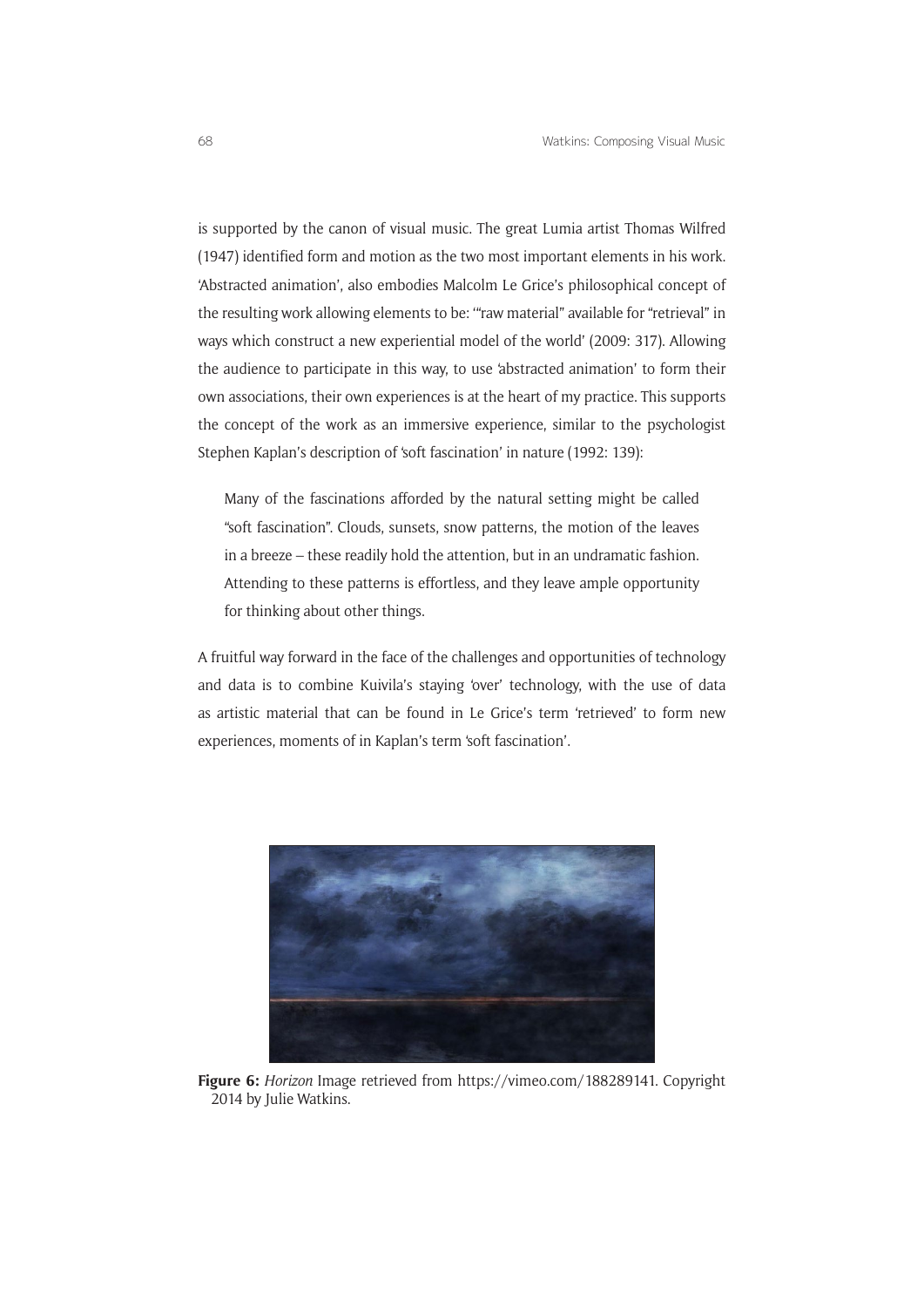### **Human traces**

In this age of burgeoning artificial intelligence in the arts, human experience and input seems ever more crucial. My ideal visual music starts with the human voice. Watkins (2016): 'The special qualities of the human voice as an instrument has been recognised ever since Darwin brought attention to the primal nature of voice both conveying and affecting emotions'. My visual music is about communication, not about language and is designed around non-verbal communication. The importance of non-verbal or emotional signals is well documented and there is much research around the area of making this visual, for example the *Moodies* app (2013) from Beyond Verbal that claims to analyse raw human vocal intonations in real time and visually indicate the speaker's underlying emotion with a cartoon face. Additionally we have a social awareness and we recognise and sometimes identify with the emotions of the performer (Thorn, 2016). Sharing a liking for a song or style of music bonds social groups and reinforces the emotional communication at a wider level beyond the individual listener.

For *Ambience* (see **Figure 7**), audio was used that embodies emotions in the form of traditional songs, sung on vowels only: 'to underpin the abstract movement of light and colour with human motivation and emotion' (Watkins 2016). Particle systems were used to gain more detailed control of the flowing shapes. Nuance was added by directly translating some human traces, for example turning tracking data from the singer's head movement into the movement of a particle-emitter and the data from the singer's mouth movement into circles of colour.

*Sky* (2017) combines new elements with processes from *Shadow Sounds* (audio-visual units based with non-verbal vocalisations) and *Ambience* (particle flows) and *Horizon* (gathering data to create an 'abstracted animation). The process was initiated by creating a library of unique animated shapes driven by vowels and consonants. 12 vowels that moved from the front to the back of the mouth, including ih uh aw oo, were used. The consonants B D G V L Z M were chosen to give a distinct range of sounds. These 12 vowels each had 15 variations: the vowel is sung by itself and 7 consonants were placed both before and after the vowel. Clearly vowels and consonants cannot be cut together but must be sung individually, i.e. Z and ih do not sound the same as Zih.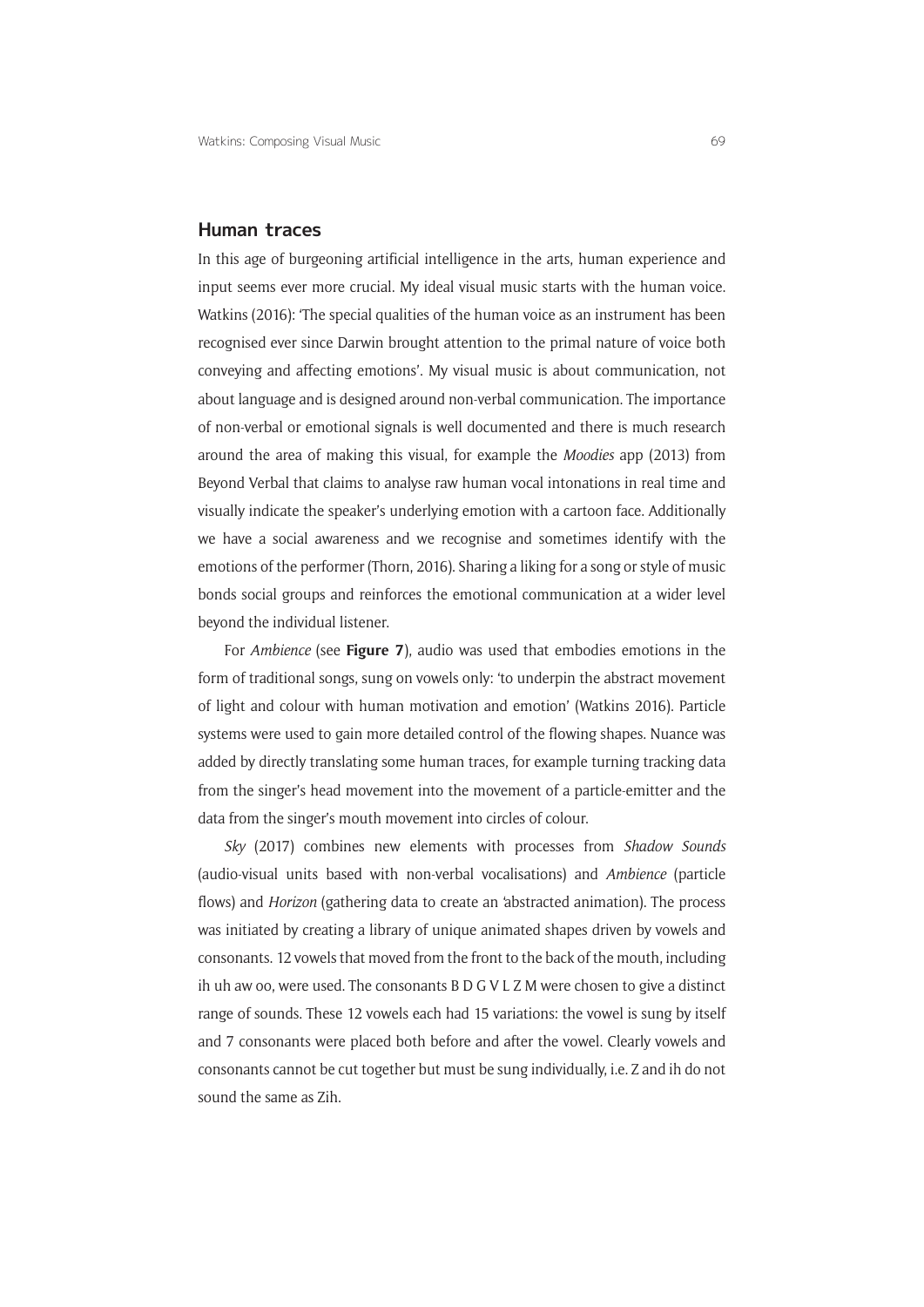Informed by my research (see above) the onset of the sound and the visuals are absolutely synchronised and the development has a looser correlation that is predicated on my choices as an animator. Using parameters such as sound shapes, motion paths in 3-dimensional space, velocity, density, textures, particle shapes, fine lines and motion blur, a library of 'audio-image units' was created. The animations are inspired by the impetus and 'spectromorphological life' of the sounds. The singer, Martin Nelson, asked if the shapes were programmed from the sound data, as they seemed to fit so well. It was pleasing that using the sensibilities of an animator resulted in animations that felt so right to him. Given that rhythm is vital to create meaningful audio-visual synchronisation, the rhythmic nature of the 'audioimage units' is emphasised, chiefly by using sounds with little pitch variation. The frequencies are contained within about two pitches, allowing a rich, reverberant, resonant human dissonance. This is distinct from the many data-driven transpositions of pitch/frequency and or volume-to-image that are common within visual music.

Isolating each 'audio-image unit' and then blending them together into a visual music composition allows great flexibility and the possibility for other composers to use these animations as an instrument. The background of *Sky* is created from footage of clouds treated as data: re-timed, layered, colourised and revealed through particle animations. The *Sky* is under three minutes long. It is the first part of 24 parts that will make up an hour-long piece. Like Richter's *Rhythmus 21* and later McLaren's



**Figure 7:** *Ambience* Image retrieved from<https://vimeo.com/181305587>. Copyright 2016 by Julie Watkins.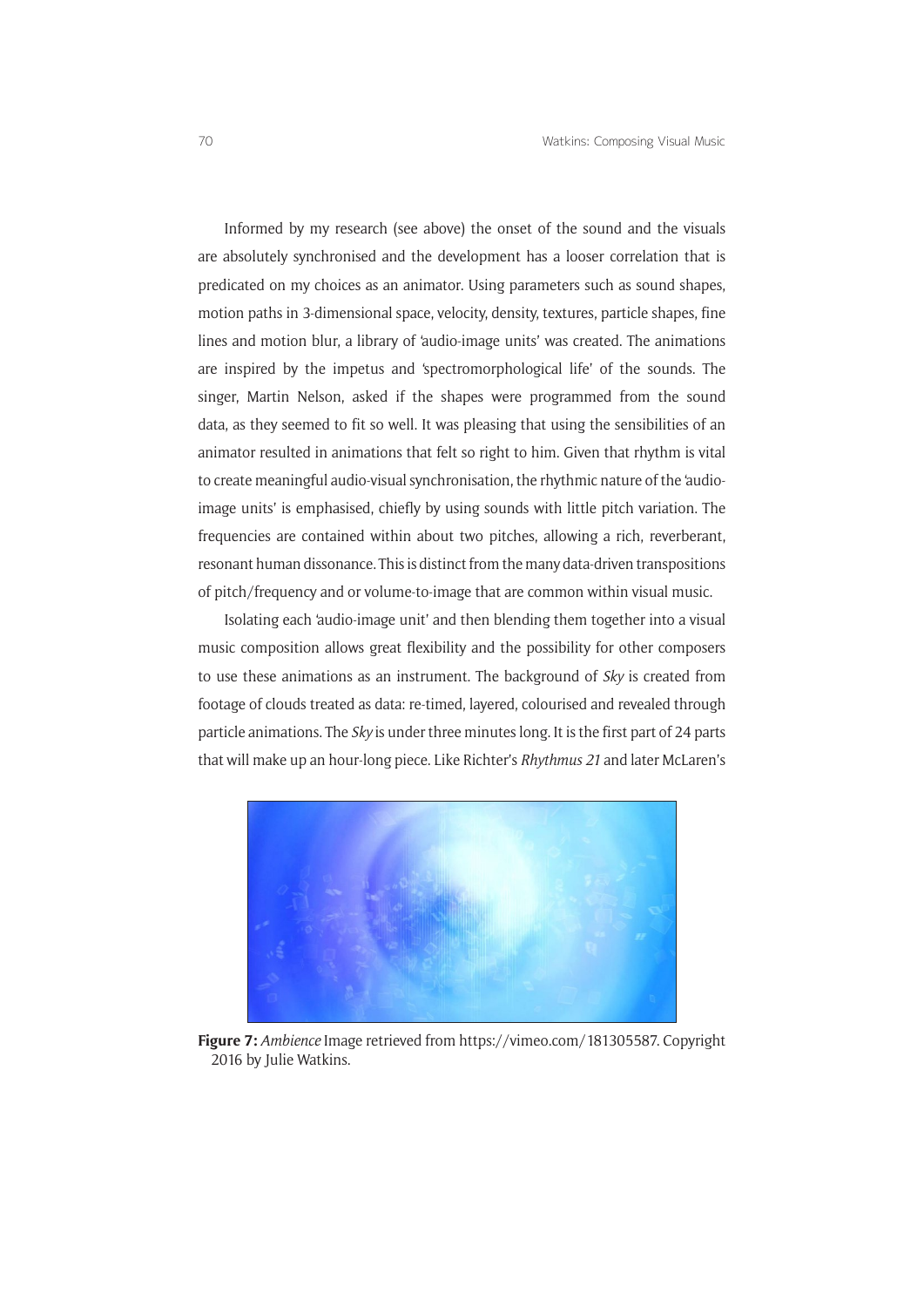*Synchromy* it is purposefully simple at the beginning in order to aid the viewers' understanding of the relationship between visuals and sung sounds.

### **Conclusion**

This paper delineates an evolving visual music practice, underpinned by an animator's fervour, current research into audio-visual perception and the canon of visual music. In response to work that has a more mechanical mapping the aim is to use current technology to create new visual music that affords 'soft fascination'; works of 'abstracted animation' that are suffused with human presence and emotion. This work starts with the audio, audio that has the emotion of the human voice in the sung non-verbal sounds. Visual music depends upon a meaningful synthesis of visuals with audio. These visuals depend on an animator's sensibility; they are not mechanistically or algorithmically produced from the audio. 'Audio-image units' are created that are initiated by an 'absolute synchronisation point' and develop to embody a diversity of audio-visual synchronisation. A nuanced use of audio-visual rhythm is developing through using these 'audio-image units' to simultaneously compose light, form and movement and sound into longer phrases, sections and pieces. Thus the two very distinct perceptions of light and sound have been synthesised in a meaningful way, without reducing them to limited, cold, mechanical terms. I hope this approach will be useful to others practicing in this area.



**Figure 8:** *Sky* Image retrieved from [https://vimeo.com/237235704.](https://vimeo.com/237235704) Copyright 2017 by Julie Watkins.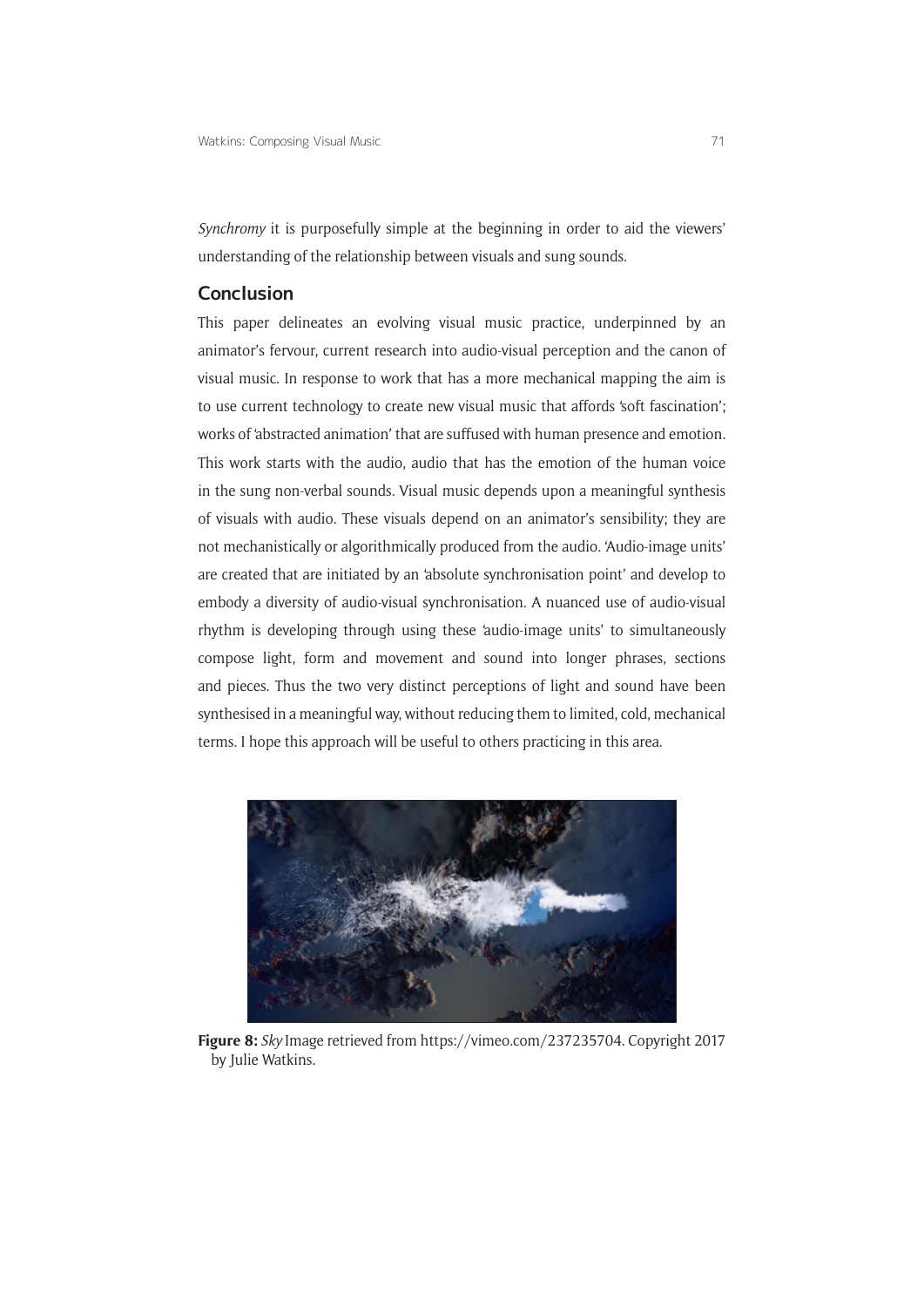### **Acknowledgements**

Special thanks to Martin Nelson and Clare McCaldin for their singing. Shorter versions of parts of this paper and the visual music pieces have been presented at DRHA 2017.

### **Competing Interests**

The author has no competing interests to declare.

### **Author Information**

Julie Watkins is a senior lecturer in Film and Television and affiliated to the University of Greenwich. She worked as lead creative in prestigious Post-Production facilities in Soho and Manhattan. She designed concepts, led Technical Direction, Animation, Motion Graphic and Visual Effects Teams, for Commercials, Broadcast Graphics and Films. She taught at New York University. She joined the University of Greenwich in 2006, initiated a Film and Television degree and partnership with the BBC. She has MA (distinction) in Graphic Design from University of the Arts London. She has presented papers and shown work at DRHA 2014, 2015, 2016 and 2017 and Sound and Image 2015, 2016 and 2017 is now completing a PhD.

### **References**

**Arnheim, R** 2007 *Film as art* (2. Dr). Berkeley, Calif.: Univ. of California Press.

- **Brougher, K, Mattis, O, Museum of Contemporary Art (Los Angeles, Calif.)** and **Hirshhorn Museum and Sculpture Garden** (Eds.) 2005 *Visual music: synaesthesia in art and music since 1900*. [London]: Washington, D.C.: Los Angeles: Thames & Hudson; Hirshhorn Museum; Museum of Contemporary Art.
- **Chion, M, Gorbman, C** and **Murch, W** 1994 *Audio-vision: sound on screen*. New York: Columbia University Press.
- **Collopy, F** 2000 Color, Form, and Motion: Dimensions of a Musical Art of Light. *Leonardo*, 33(5): 355–360. DOI: <https://doi.org/10.1162/002409400552829>
- **Cook, N** 2000 *Analysing musical multimedia*. Oxford: Oxford University Press.
- **Gallese, V** 2016 The Multimodal Nature of Visual Perception: Facts and Speculations. *Gestalt Theory*, 38(2/3): 127–140.
- **Grewe, O, Nagel, F, Kopiez, R** and **Altenmüller, E** 2007 Listening To Music As A Re-Creative Process: Physiological, Psychological, And Psychoacoustical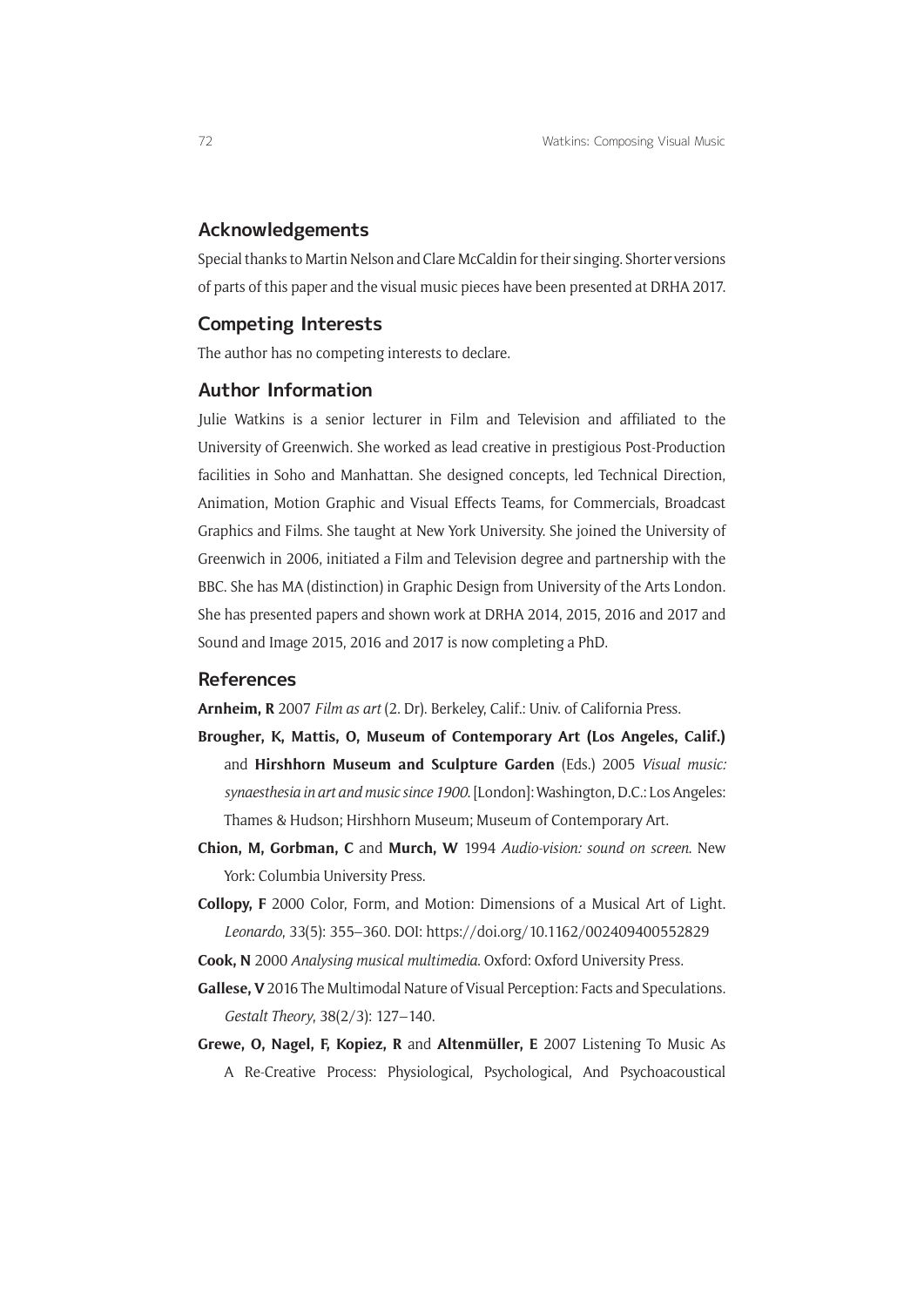Correlates Of Chills And Strong Emotions. *Music Perception: An Interdisciplinary Journal*, 24(3): 297–314. DOI: <https://doi.org/10.1525/mp.2007.24.3.297>

- **Honing, H** 2012 Without it no music: beat induction as a fundamental musical trait: Honing. *Annals of the New York Academy of Sciences*, 1252(1): 85–91. DOI:<https://doi.org/10.1111/j.1749-6632.2011.06402.x>
- **Honing, H** 2013 Structure and Interpretation of Rhythm in Music. In: *The Psychology of Music*, 369–404. Elsevier. DOI: [https://doi.org/10.1016/B978-0-12-381460-](https://doi.org/10.1016/B978-0-12-381460-9.00009-2) [9.00009-2](https://doi.org/10.1016/B978-0-12-381460-9.00009-2)
- **Kaduri, Y** (Ed.) 2016 *The Oxford handbook of sound and image in Western art*. New York: Oxford University Press.
- **Kaplan, S** 1992 The Restorative Environment: Nature and Human Experience. In: Relf, D (Ed.), *The Role of horticulture in human well-being and social development: a national symposium 19–21 April 1990*, *Arlington*, *Virginia*, 134–142. Portland, Or: Timber Press. Retrieved from: [http://www.mairibudreau.com/](http://www.mairibudreau.com/uploads/1/2/2/4/12240077/nature_and_the_human_experience_the_restorative_environmnetkaplan-1992.pdf) uploads/ $1/2/2/4/12240077/n$ ature and the human experience the [restorative\\_environmnetkaplan-1992.pdf.](http://www.mairibudreau.com/uploads/1/2/2/4/12240077/nature_and_the_human_experience_the_restorative_environmnetkaplan-1992.pdf)
- **Klein, A B** 1930 *Colour-Music: The Art of Light* (Second Edition). London: The Technical Press Ltd.
- **Kuivila, R** and **Behrman, D** 1998 Composing with Shifting Sand: A Conversation between Ron Kuivila and David Behrman on Electronic Music and the Ephemerality of Technology. *Leonardo Music Journal*, 8: 13. DOI: [https://doi.](https://doi.org/10.2307/1513392) [org/10.2307/1513392](https://doi.org/10.2307/1513392)
- **Le Grice, M** 2009 *Experimental cinema in the digital age* (1. publ., reprinted). London: bfi Publ.
- **Leman, M** 2008 *Embodied music cognition and mediation technology*. Cambridge, Mass: MIT Press.
- **Lumière, R** 2011 *Encuentro Con Guy Sherwin: Short Film Series*. Retrieved from: <https://vimeo.com/28717998>.
- **Lund, C** and **Lund, H** (Eds.) 2009 *Audio visual: on visual music and related media*. Stuttgart: Arnoldsche Art Publishers.
- **Moholy-Nagy, L** 1947 *Problems of the Modern Film* (Third). Chicago: Paul Theobald.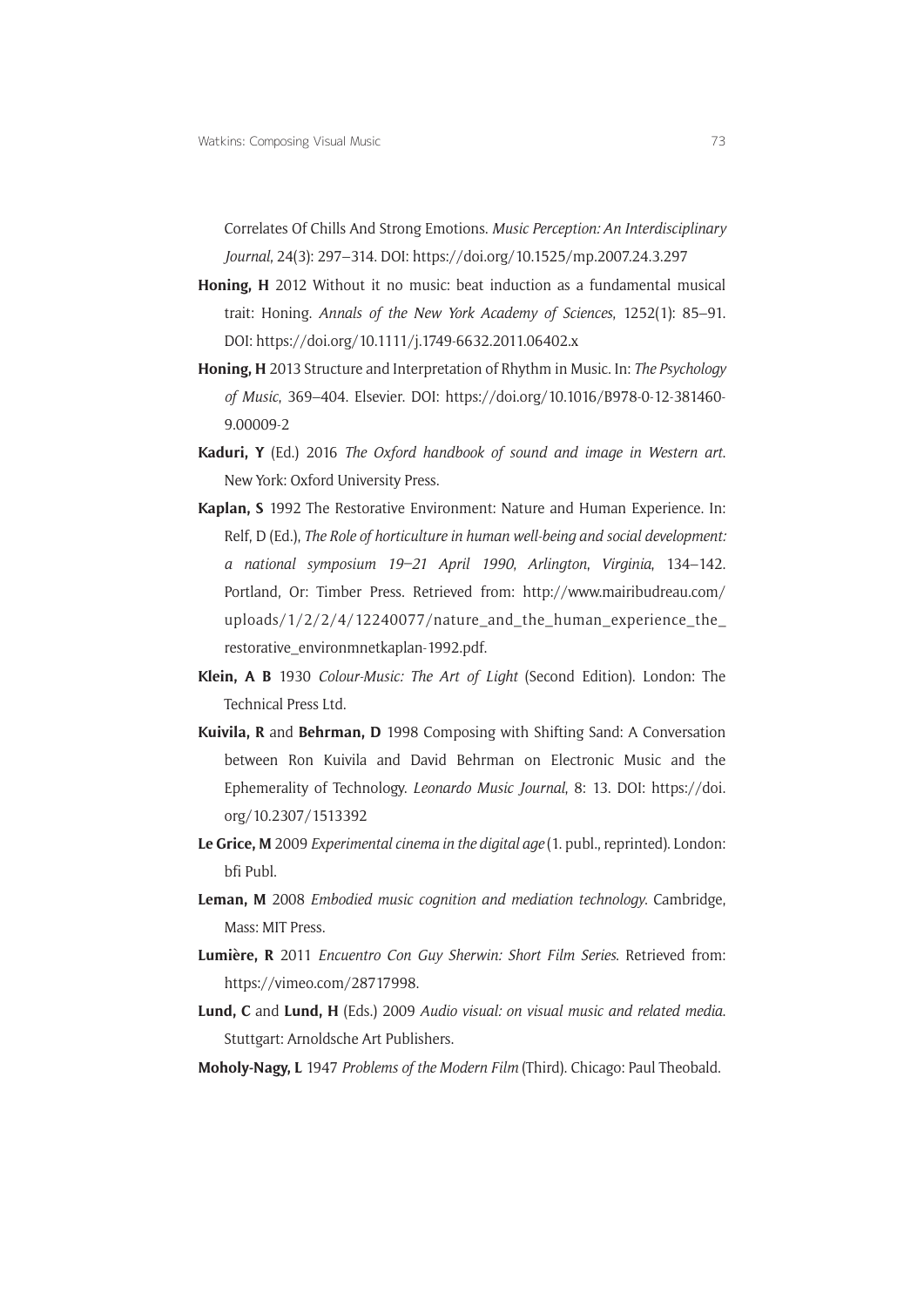- **Ox, J** and **Keefer, C** 2008 On Curating Recent Digital Abstract Visual Music. *Abstract Visual Music*, (2006–2008).
- **Smalley, D** 1997 Spectromorphology: explaining sound-shapes. *Organised Sound*, 2(2): 107–126. DOI: <https://doi.org/10.1017/S1355771897009059>
- **Snyder, B** 2000 *Music and memory: an introduction*. Cambridge, Mass: MIT Press.
- **Sporton, G** 2015 *Digital creativity: something from nothing*. Houndmills, Basingstoke, Hampshire; New York: Palgrave Macmillan. DOI: [https://doi.](https://doi.org/10.1057/9781137486417) [org/10.1057/9781137486417](https://doi.org/10.1057/9781137486417)
- **The Beatles** 1967 *Strawberry Fields Forever*.
- **Thorn, T** 2016 *Naked at the Albert Hall: the inside story of singing*.
- **University, K** and **Garro, D** 2005 Research, Keele University. In: *[http://www.ems](http://www.ems-network.org/spip.php?rubrique34)[network.org/spip.php?rubrique34](http://www.ems-network.org/spip.php?rubrique34)*. Montreal: Keele University. Retrieved from: <http://www.ems-network.org/spip.php?article169>.
- **Watkins, J** 2015 Animacy, Motion, Emotion and Empathy in Visual Music: Enhancing appreciation of abstracted animation through wordless song. *Body*, *Space & Technology Journal*, *16*. Retrieved from: [http://people.brunel.ac.uk/bst/vol16/](http://people.brunel.ac.uk/bst/vol16/cover.html) [cover.html.](http://people.brunel.ac.uk/bst/vol16/cover.html)
- **Watkins, J** 2016 An Investigation into Composing Visual Music Today. *Body*, *Space & Technology Journal*, 17. Retrieved from: [http://people.brunel.ac.uk/bst/vol17/](http://people.brunel.ac.uk/bst/vol17/cover.html) [cover.html.](http://people.brunel.ac.uk/bst/vol17/cover.html)
- **Wertheimer, M** 1938 *A Source Book of Gestalt Psychology*. London: Routledge & Kegan Paul Ltd.
- **Whitney, J** 1980 *Digital harmony: on the complementarity of music and visual art*. Peterborough, N.H: Byte Books.
- **Wilfred, T** 1947 Light and The Artist. *Journal of Aesthetics and Art Criticism*, 5(4): 247–255. DOI: <https://doi.org/10.2307/426131>